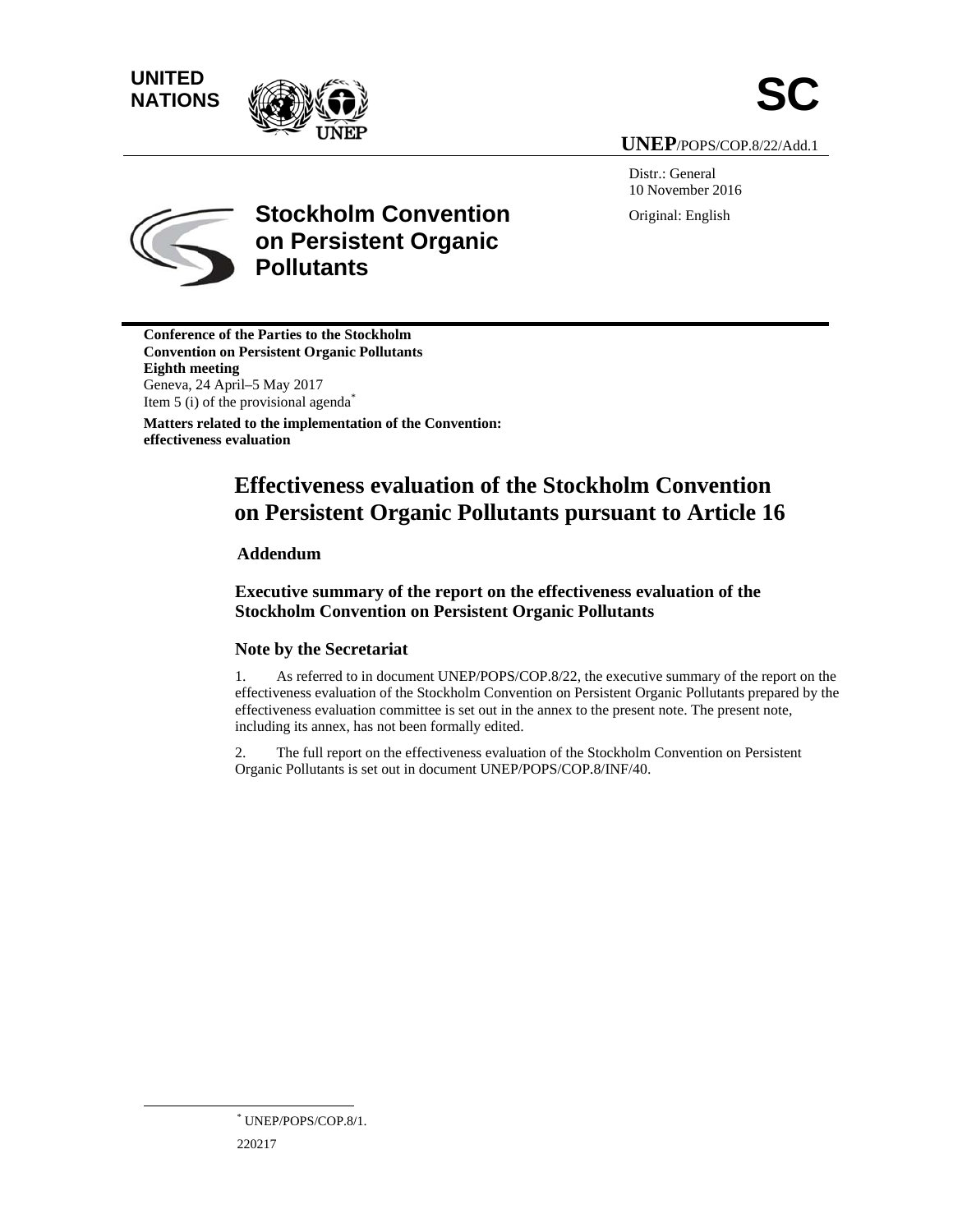# **Annex**

# **Report on the effectiveness evaluation of the Stockholm Convention on Persistent Organic Pollutants<sup>1</sup>**

# **Executive Summary**

# **I. Introduction**

1. The objective of the Stockholm Convention adopted on 22 May 2001 is to protect human health and the environment from persistent organic pollutants (POPs). The Convention requires Parties to adopt and implement measures aimed at reducing and/or eliminating the release of POPs into the environment. Where the obligations allow for flexibility, the measures adopted by Parties may vary to some degree, reflecting their differing situations. It is expected, however, that in combination they will reduce and/or eliminate overall releases with consequent benefits for human health and the environment across the globe.

2. Paragraph 1 of Article 16 of the Convention states that, commencing four years after the date of entry into force of the Convention, and periodically thereafter at intervals to be decided by the Conference of the Parties, the Conference shall evaluate the effectiveness of the Convention. Paragraph 3 of Article 16 states that the evaluation shall be conducted on the basis of available scientific, environmental, technical and economic information.

3. As the Convention's impact will be the result of individual and collaborative measures by Parties, any evaluation of that impact must as a practical matter include an assessment of whether the combination of measures adopted by Parties provides, at the aggregate level, a timely improvement in the situation prevailing before the Convention entered into force.

4. The first effectiveness evaluation was completed in May 2009 at the fourth meeting of the Conference of the Parties.<sup>2</sup> However, it was noted that the procedures for the evaluation stage of the effectiveness evaluation were not defined at that time. An ad hoc working group was established to develop possible procedures for this purpose for consideration at the fifth meeting of the Conference.<sup>3</sup>

5. At its sixth meeting in May 2013, the Conference of the Parties adopted the framework for effectiveness evaluation along with the terms of reference of an effectiveness evaluation committee with the mandate to undertake the evaluation, draw conclusions and make recommendations on its basis.<sup>4</sup>

6. The effectiveness evaluation committee was established by the Conference of the Parties at its seventh meeting to serve until the close of its eighth meeting. The first six-year evaluation cycle takes place between 2010 and 2017.

# **A. Purpose of this report**

7. The purpose of the effectiveness evaluation report is: to assess, in accordance with the framework for effectiveness evaluation, whether the Convention has succeeded in achieving its objective of protecting human health and the environment from POPs; to determine more specifically the effectiveness of the specific measures provided in the Convention to achieve this objective; and to identify ways to improve the effectiveness of the Convention.

8. The Conference of the Parties also tasked the Committee with evaluating the framework itself and making recommendations for changes to the framework. These are provided as a separate report on the effectiveness evaluation framework in document UNEP/POPS/COP.8/INF/41.

# **B. Information collection, compilation, synthesis and evaluation**

9. Key data sources used in this evaluation included those specified in Article 16: reports and other monitoring information, and especially the monitoring reports of the global monitoring plan;

 <sup>1</sup> <sup>1</sup> The executive summary is reproduced as set out in the report on the effectiveness evaluation of the Stockholm Convention on Persistent Organic Pollutants contained in UNEP/POPS/COP.8/INF/40, which has not been formally edited.

 $2$  SC-4/32.

<sup>3</sup> UNEP/POPS/COP.5/31.

<sup>4</sup> UNEP/POPS/COP.6/27/Add.1/Rev.1.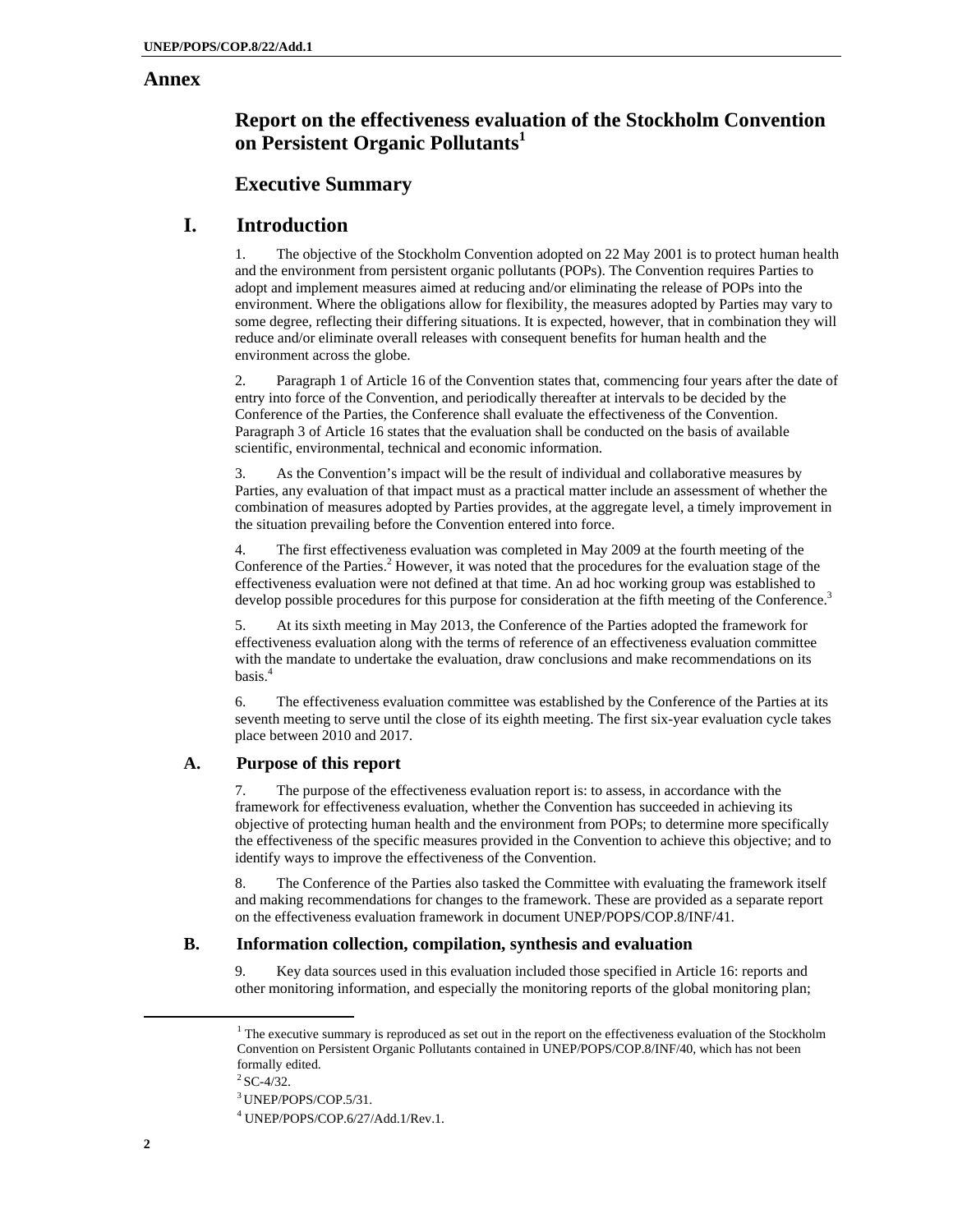national reports (first, second and third reports) and other information on measures taken to implement the provisions of the Convention pursuant to Article 15; and national implementation plans (NIPs) submitted pursuant to Article 7. Since the Conference of the Parties has not yet been able to agree to procedures and mechanisms for the implementation of Article 17 on non-compliance, there was no information on compliance provided pursuant to such procedures.

10. The Secretariat collected and compiled the available scientific, environmental, technical and economic information, and any relevant additional sources, and prepared a preliminary analysis, on the basis of which the present effectiveness evaluation report has been developed by the effectiveness evaluation committee. The full list of references is provided in document UNEP/POPS/COP.8/INF/40.

# **C. Information analysis**

11. According to the framework for effectiveness evaluation, the evaluation is to conform to the standards for evaluation in the United Nations system (United Nations Evaluation Group 2005). This report evaluates the overall progress and effectiveness of the Convention from when the Convention or its amendments entered into force for most Parties. When such information was not available (e.g., monitoring data) the first relevant information that was available was considered as the baseline against which changes over time were evaluated.

# **D. Assumptions**

12. Temporal and spatial changes in levels of POPs in the environment are good indicators of whether the objective of the Convention is being achieved since a decrease in those levels over time would decrease exposure to POPs and thus their adverse impacts on human health and the environment. Attributing changes observed to measures undertaken is challenging since most measures are not carried out in isolation.

13. To evaluate the extent to which observed changes could be attributed to the measures undertaken under the Convention, a number of assumptions and concurrent processes were taken into account:

(a) The implementation of national actions to reduce or eliminate the production, use and release of POPs would not have occurred, or would have been less effective or occurred at a later time, if the Convention had not been in place; although measures addressing environmental contamination and human exposure to POPs had already been in place in some regions prior to the Convention, the entry into force of the treaty has expanded such measures to the global level, enabling concerted global action, and a wider scope of action by listing new chemicals;

(b) If implemented, obligations under the Convention would help to protect human health and the environment from the adverse effects of POPs.

# **E. Challenges**

14. The implementation of the Convention depends primarily on actions and activities by Parties, which constitute a large and diverse group of countries. Collecting comparable data from such a group is complex. Parties report on whether measures have been adopted but in most cases data on the extent of implementation or the success of these measures (outcomes) are not readily available, and when available, data are not easily compared between countries or regions. The lack of data on outcomes limits the ability to interpret the information available.

15. National reports were a main source of data for the evaluation. The lack of national reports, their lateness and the inaccuracies they contained seriously hampered the ability of the Committee to undertake this evaluation.

16. The absence of an established compliance mechanism has resulted in large gaps in information on whether Parties are meeting their obligations under the Convention. Such information is crucial in determining whether the Convention is effective in meeting its objective, as it would provide information for determining non-compliance with its provisions. If all Parties move towards full compliance, and there remain significant levels of listed POPs in the environment, then this could suggest that current Convention controls do not sufficiently address the problem of POPs.

# **II. Evaluation of the effectiveness of the Convention**

17. The evaluation is grounded on the Convention's objective to protect human health and the environment from POPs and considers process and outcome indicators. Process indicators measure actions undertaken during implementation. Outcome indicators measure the desired impact of the measures adopted to implement the Convention.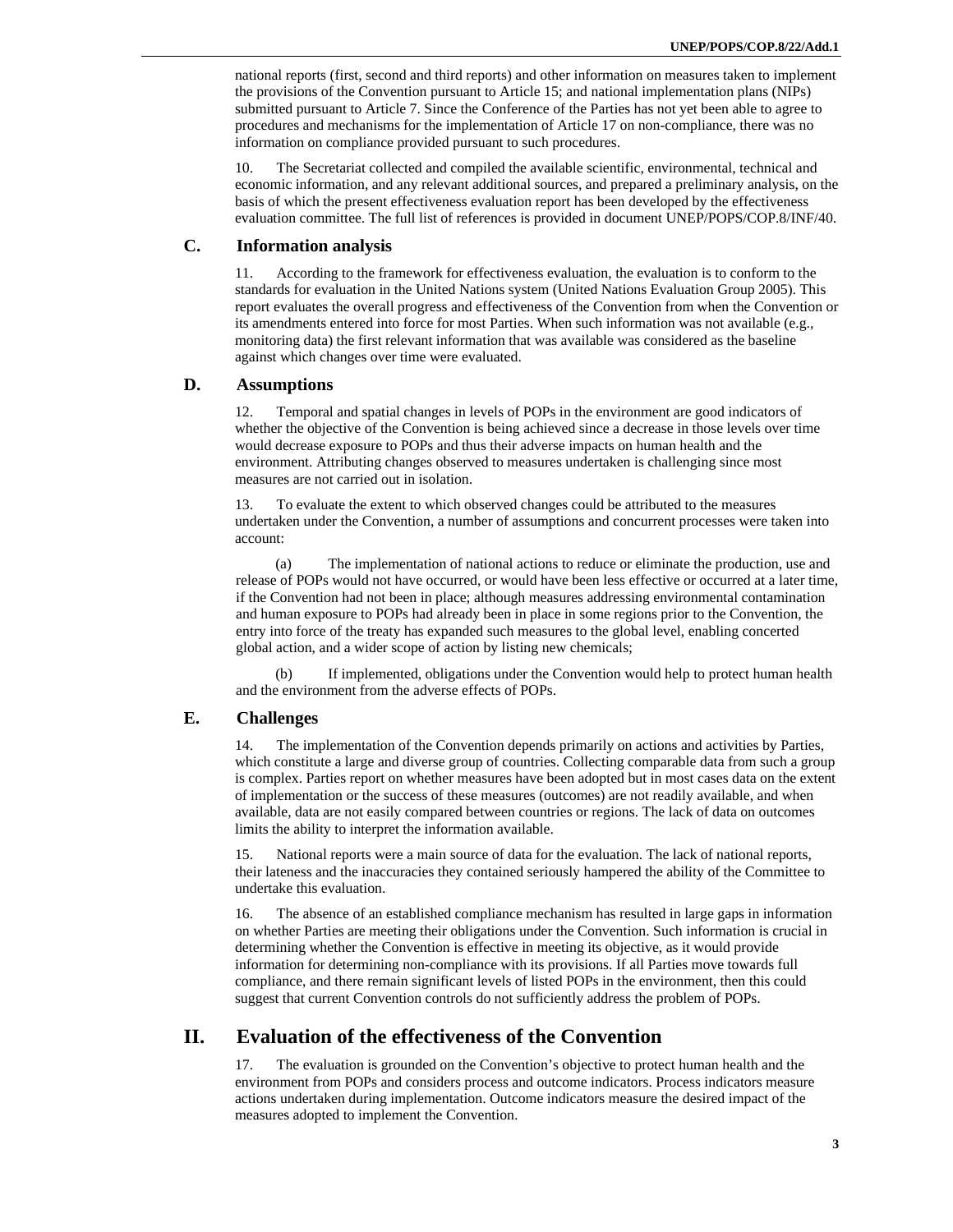18. The evaluation is structured according to the framework provided by the Conference of the Parties,<sup>5</sup> but grouped by main areas of implementation of the provisions of the Convention. Following the assessment under each Article, there is a synthesis of the outcomes of the effectiveness evaluation and overall conclusions and recommendations of the evaluation.

# **Overall outcomes of the effectiveness evaluation**

19. The effectiveness evaluation report<sup>6</sup> assesses, in accordance with the framework for effectiveness evaluation,<sup>7</sup> whether the Convention has succeeded in achieving its objective of protecting human health and the environment from POPs, and identifies ways to improve the effectiveness of the Convention.

20. The Convention provides an effective and dynamic framework to regulate POPs throughout their lifecycle, addressing the production, use, import, export, releases, and disposal of these chemicals worldwide. However, inadequate implementation is the key issue that has been identified in this evaluation.

21. Mechanisms and processes required by the Convention to support Parties in meeting their obligations have all been put in place, with the exception of procedures and mechanisms on compliance. A key challenge in undertaking this evaluation was the limited data available from national reports and NIPs, and recommendations have been made to address these and other implementation issues.

22. Monitoring results indicate that regulations targeting POPs are succeeding in reducing levels of POPs in humans and the environment. For POPs listed in 2004, concentrations measured in air and in human populations have declined and continue to decline or remain at low levels due to restrictions on POPs that predated the Stockholm Convention and are now incorporated in it. For the newly listed POPs, concentrations are beginning to show decreases, although in a few instances, increasing and/or stable levels are observed.

23. While the effectiveness of the Convention is evaluated through the Convention's provisions, other international collaboration promoting the sound management of chemicals and waste, contributes to the achievement of the objectives of the Convention.

24. The framework for effectiveness evaluation adopted by the Conference of the Parties provided a good basis for conducting the first evaluation cycle, and based on the experience in using the framework, suggestions have been made to improve it for the next evaluation cycles in document UNEP/POPS/COP.8/INF/41.

# **A. Objective**

#### **1. Protecting human health and the environment (Article 1)**

25. The outcome to be addressed in assessing the effectiveness of efforts to achieve the Convention objective set out in Article 1 is whether the levels of POPs in humans and the environment have diminished over time. This represents a global outcome indicator of improved human health and environmental protection.

26. The evaluation made use of the second global monitoring report which was developed on the basis of the five regional monitoring reports<sup>8</sup> by the coordination group for the global monitoring plan. The report synthesizes information from the first (2000-2008) and second (2009-2015) phase of the GMP and presents the current findings on POPs concentrations at the global scale.<sup>9</sup>

# **(a) Main findings**

27. For most "legacy POPs" (those 12 substances listed when the Convention entered into force in 2004), concentrations in air have declined and continue to decline or remain at low levels due to restrictions on POPs that predated the Stockholm Convention and have been maintained since. For many "newly listed POPs" (those POPs listed after 2004) concentrations in air in some regions are beginning to show declining tendencies, although in a few instances, increasing and/or stable levels are observed.

 $\frac{1}{5}$ UNEP/POPS/COP.6/27/Add.1/Rev.1.

<sup>6</sup> UNEP/POPS/COP.8/INF/40.

<sup>7</sup> UNEP/POPS/COP.6/27/Add.1/Rev.1.

<sup>8</sup> UNEP/POPS/COP.7/INF/38.

<sup>9</sup> UNEP/POPS/COP.8/INF/38.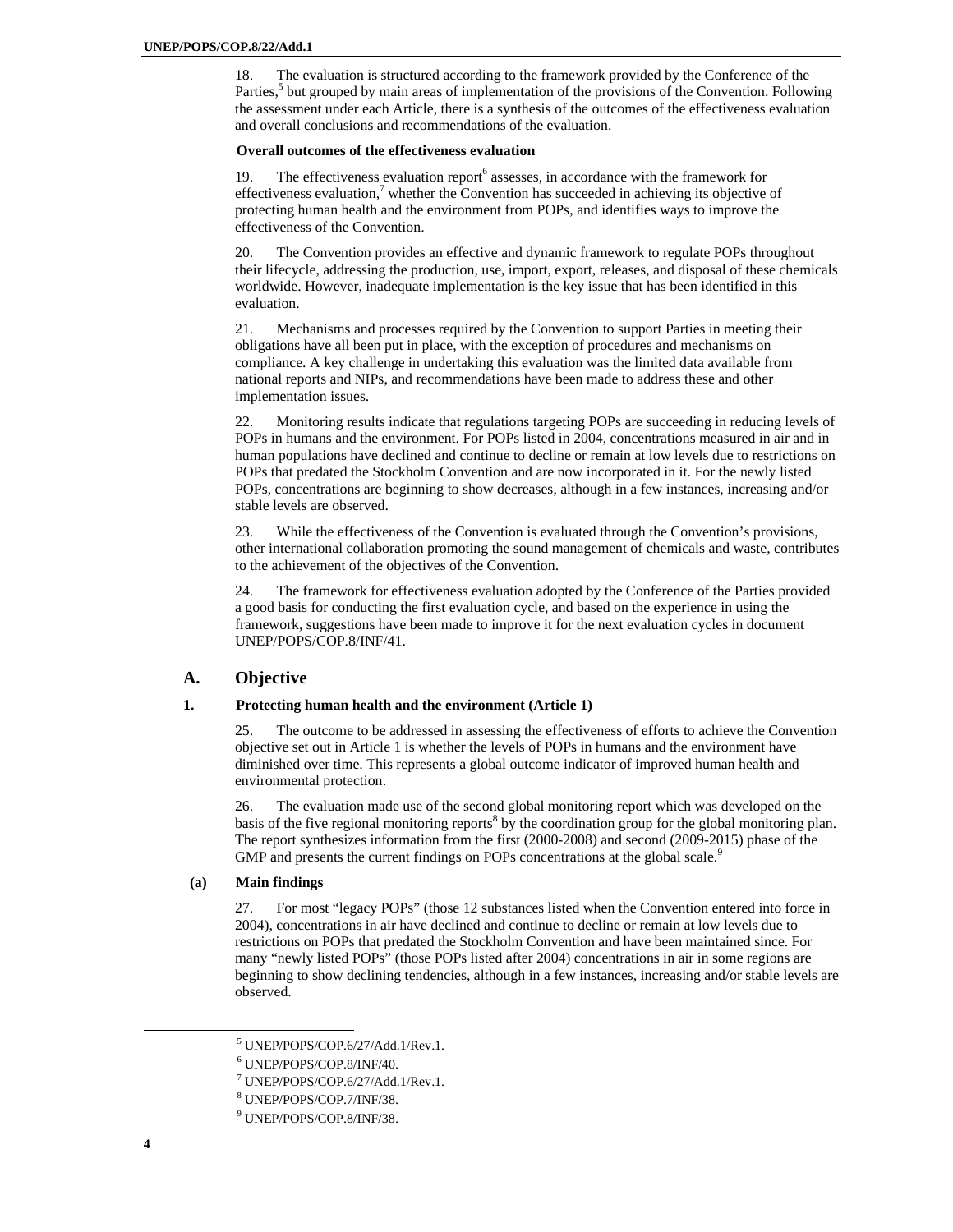28. In regions with sufficient data to evaluate changes over time, levels of legacy POPs such as polychlorinated dibenzo-p-dioxins and dibenzofurans (PCDD/PCDF), polychlorinated biphenyls  $(PCB)$ , and DDT/DDE,<sup>10</sup> including their transformation products, have generally declined in human tissues. For the newly listed POPs, information regarding changes over time is very limited. Based on studies available from the Western Europe and Others Group and from Asia Pacific, the levels of brominated diphenyl ethers (BDEs) and perfluorooctane sulfonic acid (PFOS) seem to be gradually declining.

29. Temporal trend information for PFOS in water is very limited. Differences in sampling locations and in detection limits preclude any robust assessment of trends for now.

30. For other media, there are clear declines of legacy POPs from the 1970s until 2000 and few changes thereafter. Newly listed POPs (such as BDEs, hexabromocyclododecane (HBCD), PFOS and endosulfan) show increasing trends over the period from 2004 to 2014; the increases in some cases (e.g., PFOS) seem to have slowed down or stabilized and some decreasing trends are also detected.

# **(b) Conclusions and recommendations**

31. Monitoring data suggest that the continued existence of targeted regulations, including those that predated the Convention in some regions, is working towards reducing levels of POPs in the environment and in human populations. Effective regulatory actions at the global level post-entry into force of the Convention, particularly for listed POPs that are still in commerce, are expected to lower environmental concentrations in the long term.

*Recommendation: Global monitoring of POPs, as well as data sharing and modelling should be sustained in the long term to confirm decreasing concentrations of legacy POPs in the environment and in humans and to identify trends in the concentrations of the newly listed POPs.* 

# **B. Control Measures**

# **1. Measures to reduce or eliminate releases from intentional production and use (Article 3)**

32. Article 3 provides measures to reduce or eliminate releases from intentional production and use of chemicals listed in Annex A and Annex B to the Convention. The outcomes to be addressed in assessing the effectiveness of Article 3 in helping to achieve the Convention objective are whether: the production, use, import and export of the chemicals listed have been eliminated (Annex A chemicals) or restricted (Annex B chemicals); and, whether the production and use of new pesticides or new industrial chemicals that have characteristics of POPs have been prevented.

33. Information was collected from either the third, second, first national reports or the NIPs. Of the 180 Parties to the Stockholm Convention, 164 Parties had submitted at least one of the four sources of information. The information on the use of POPs was mainly obtained from the NIPs as it was not asked for in the national reports. As the NIPs outline a plan for implementing treaty obligations, rather than reporting on how they were actually implemented, the information they provide has its limitations. In addition, the evaluation process considered the compilation of information obtained by survey and presented at the fifth meeting of the Conference of the Parties.<sup>11</sup>

34. The amendment to list HBCD entered into force for most of the Parties on 26 November 2014. The amendments to list HCBD, pentachlorophenol and its salts and esters, and polychlorinated naphthalenes entered into force for most of the Parties on 15 December 2016. The information on these chemicals is expected to be reported in the fourth national report to be submitted in 2018 and is not covered in the current report.

35. With regard to DDT, PCB, PFOS, its salts and perfluorooctane sulfonyl fluoride (PFOSF), as well as BDEs (Hexabromodiphenyl ether and heptabromodiphenyl ether (hexa- and heptaBDE), tetrabromodiphenyl ether and pentabromodiphenyl ether (tetra- and pentaBDE)), there are additional separate processes for collecting information and reviewing progress. The information made available through such processes is discussed in separate sub-sections below.

# **(a) Main findings**

36. According to the information contained in the NIPs and in the national reports, a majority of Parties (up to 66% depending on the chemical) provided information on having set up measures, including legal and administrative measures, to control the production, import, export and use of POPs listed in Annexes A and B that meet or exceed the Convention's requirements, either before or upon

<sup>&</sup>lt;sup>10</sup> 1,1,1-trichloro-2,2-bis(4-chlrophenyl)ethane (DDT); 1,1-dichloro-2,2-bis (4-chlorophenyl) ethylene (DDE).<br><sup>11</sup> UNEP/POPS/COP.5/INF/9.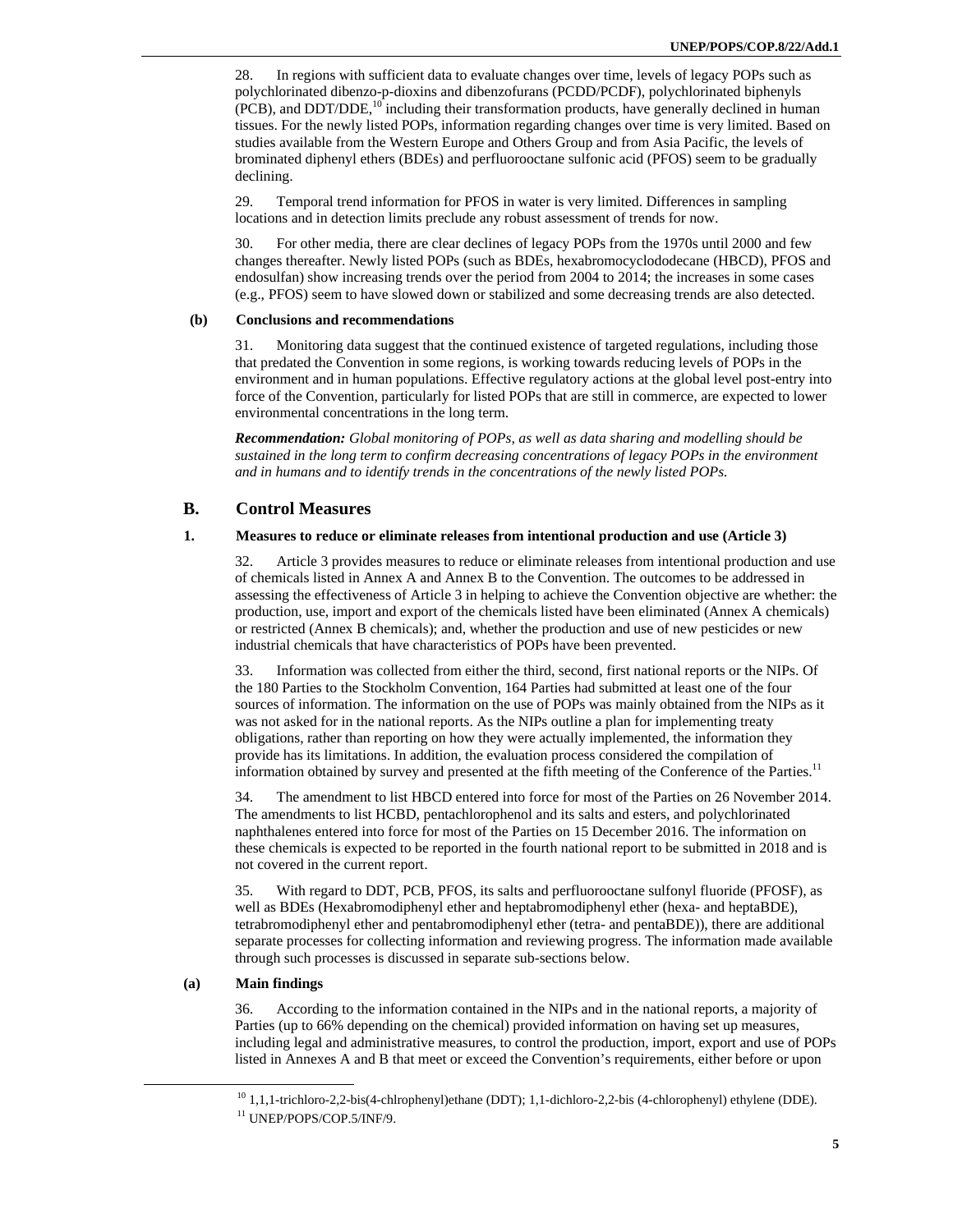entry into force of the Convention. The percentage of Parties that have implemented measures for the newly listed POPs (21-34%) is lower than that for the legacy POPs (54-66%).

37. According to the information from the NIPs, many Parties have environmental legislation covering hazardous chemicals or pesticides in general, but not specifically the listed POPs. Many of these Parties have not submitted national reports to confirm whether they have developed or revised their regulatory framework and legislation to address listed POPs after transmitting their NIPs.

38. More Parties have implemented legal and administrative measures to control pesticides than industrial chemicals. For legacy POPs, the highest percentage was reported for DDT (65%) and the lowest for PCB (54%). The rate for PCB is lower than for other chemicals, despite the fact that PCB are one of the most widespread industrial POPs across the globe. For the newly listed POPs, the highest percentage was reported for lindane (35%) and the lowest for PFOS, its salts and PFOSF (20%).

39. A decrease in the production, use, export and import was observed for most of the POPs except for PCB, DDT, endosulfan, lindane, and PFOS, its salts and PFOSF. Among the newly listed POPs, Parties reported production, export and import of lindane, endosulfan, pentachlorobenzene, tetra and pentaBDE and PFOS, its salts and PFOSF. Most of the production and use of the initial POPs ceased before 2004, except for PCB and DDT. More than 60% of Parties reported past and ongoing use of PCB. A number of Parties (17 Parties listed in the Register) still have a need for DDT for disease vector control.

40. Even though the majority of the production of POPs pesticides ceased before 2004 and exports and imports have been banned, legacy POPs pesticides are reported to exist as obsolete stocks. Several Parties indicated in their NIPs that obsolete stockpiles of such substances may be illegally used by farmers. Mislabelling or a lack of appropriate labels (for example, because products sold to farmers are repackaged by warehouse staff) are cited as reasons for such illegal use.

41. Some Parties, in particular developing country Parties, indicated that import and use of POPs are banned but there may be illegal trafficking of POPs pesticides with unknown quantities. Indications are also provided that the naming of pesticides used among farmers is often not consistent with the official name. Some POPs pesticides are used as mixtures and the users may not be aware of the contents.

42. Information on quantities imported or exported for environmentally sound waste disposal is scarce. Among all POPs, PCB and DDT were most often exported for final disposal. Most of the reported exports of POPs for final disposal were from developing country Parties or Parties with economies in transition to developed country Parties.

43. A limited number of Parties report regulatory and assessment schemes for new pesticides and/or new industrial chemicals (more for pesticides, 14%, than for industrial chemicals, 12%). Most of the regulatory and assessment schemes take in to account the criteria in Annex D; thus they ideally would prevent production and use of new pesticides or new industrial chemicals that have the characteristics of POPs.

#### **(b) Conclusions and recommendations**

44. The increase observed in 2010 and 2012 in the number of Parties that have implemented measures for newly listed chemicals, even though not universal, provides evidence that the entry into force of an amendment for a particular chemical is a trigger for some but not all Parties to amend and implement administrative or legal measures to control the production, use, import and export of the chemical.

45. Many Parties, in particular developing country Parties, provide information in their NIPs on having general environmental legislation covering hazardous chemicals or pesticides, but fewer have legislation and/or regulations specifically designed to implement obligations regarding listed POPs. The percentage of Parties that have implemented measures for the newly listed POPs (21-34%) is lower than that for the legacy POPs (54-66%).

46. Measures to control pesticides are more widespread than for industrial chemicals. In particular, measures to control PCB are lacking in a number of countries, in particular in developing country Parties and Parties with economies in transition.

*Recommendation: Priority attention should be given to developing, enforcing and/or strengthening national legislation and/or regulations implementing the Convention that are appropriate for both industrial chemicals and pesticides. For legacy POPs, this recommendation is especially important for developing country Parties and Parties with economies in transition, in order to control in particular*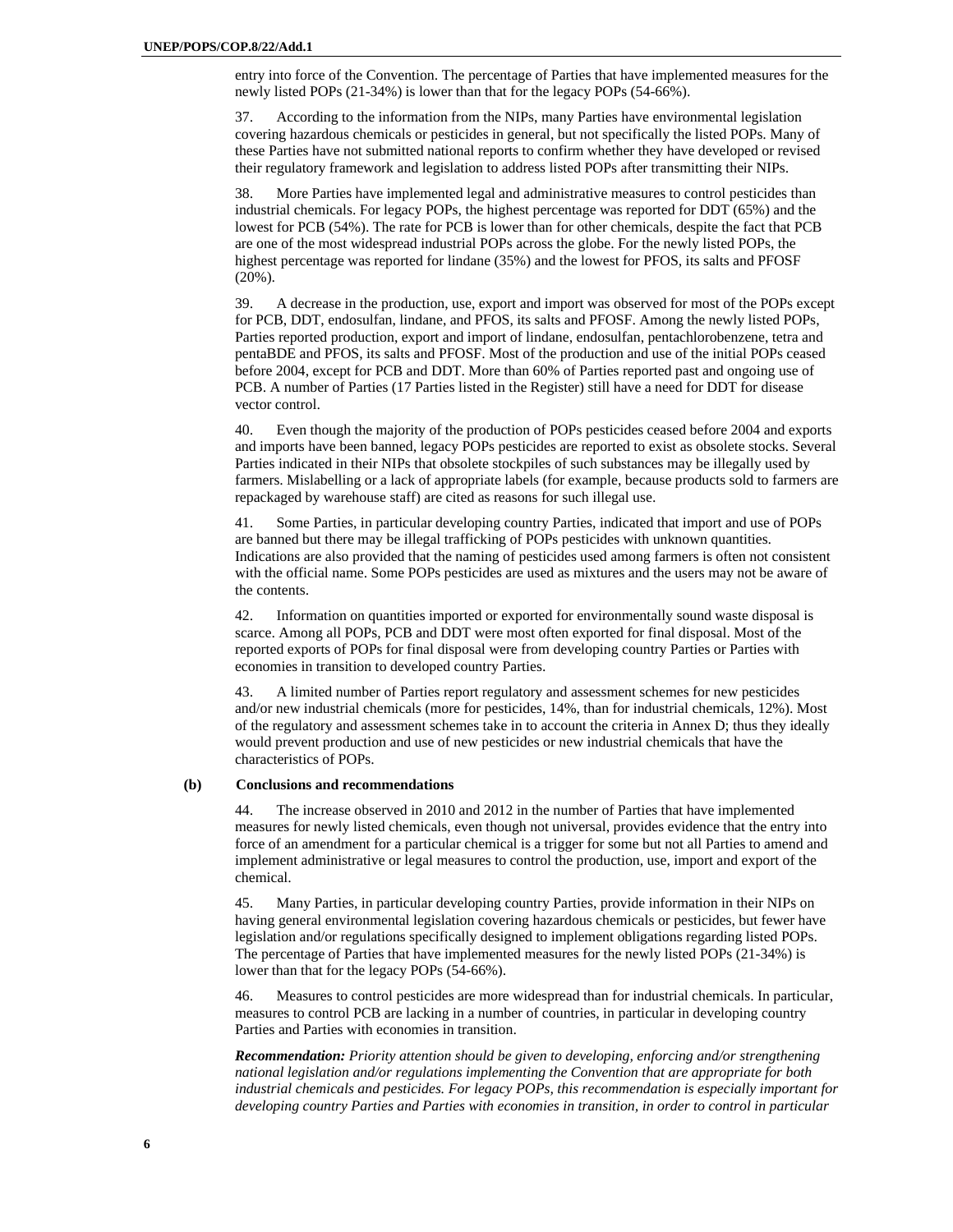*industrial chemicals, with regard to their import, export and use. For the newly listed POPs, this recommendation is equally important for all Parties regardless of their economic situation. Parties need to develop or revise their national legislation and/or regulations to specifically implement obligations regarding POPs listed under the Convention.* 

47. Quantitative information on the production of POPs reported by Parties is extremely limited, such that it is not possible to discuss trends. However, according to the NIPs, most production of legacy POPs ceased before 2004.

*Recommendation: Further development of national inventories should be encouraged among Parties to provide a mechanism for a quantitative global inventory of production, stocks and releases of POPs. Furthermore, modelling and cooperation with other chemical management initiatives should be encouraged as these approaches would contribute to a transparent and reliable global inventory which could then provide useful information on changes over time.* 

48. Most of the production and use of the legacy POPs ceased before 2004, except for PCB and DDT. Past and ongoing use of PCB is still widely reported. At the current rate of activity, obligations in the Convention related to 2025 and 2028 will not likely be met by most Parties.

*Recommendation: Parties, which have not already done so, should be vigorously encouraged to implement legal and administrative measures to meet the obligations of the Stockholm Convention related to 2025 and 2028 for the elimination and environmentally sound management of PCB.* 

49. Although production of all legacy POPs pesticides (except DDT) ceased before 2004 and all exports and imports were banned thereafter, large stockpiles exist in some Parties that are developing countries and countries with economies in transition and may be illegally used by farmers. These illegal uses may result in an ongoing risk to human health and the environment.

*Recommendation: All Parties should urgently develop inventories of stockpiles and manage them in an environmentally sound manner as required by Article 6. Enactment and enforcement of national legislation and/or regulations is key to this endeavour. Key in developing country Parties in particular is education for farmers about the health and environmental risks of banned pesticides.* 

50. Illegal trafficking of POPs pesticides and ambiguity as to the commercial names and the composition of the mixtures in use make sound management of the banned pesticides difficult, especially for Parties that are developing countries and countries with economies in transition.

*Recommendation: Customs officers should receive more harmonized training on POPs pesticides identification and national obligations pertaining to the Stockholm Convention. Users of POPs pesticides and industrial chemicals should be made more aware of their risks and safe handling practices as a further means of reducing illegal trafficking.* 

51. Production and/or export and import of several newly listed POPs continue, in particular for lindane, endosulfan, pentachlorobenzene, tetra- and pentaBDE, hexa- and heptaBDE and PFOS, its salts and PFOSF.

*Recommendation: Information on the current use of these chemicals and alternatives should be collected and shared through the Stockholm Convention information sharing and reporting mechanisms in order to accelerate their replacement and reduce their ongoing use.* 

52. Information on import is much more limited than that collected on production and export. Further, reports from those exporting a substance to a country did not match the import records of the receiving country.

*Recommendation: Parties should provide validated information on production, import and export of POPs, including quantitative information, in the national reports required pursuant to Article 15.* 

53. Among all POPs, PCB and DDT are exported for final disposal in the largest amounts. Taking into account the information related to ongoing use of PCB and DDT, it is probable that these chemicals will continue to be exported for final disposal for several years.

*Recommendation: Exports of DDT and PCB for final disposal should be closely monitored through the use of data gathered through the DDT questionnaire, national reporting under Article 15 of the Stockholm Convention and national reporting under the Basel Convention, in particular for the evaluation of the progress made towards the elimination of PCB as required by the Convention.* 

54. While significant progress has been made to control intentional production and/or use of POPs, more remains to be done. Among the legacy POPs, DDT and PCB remain a major concern along with ongoing production and/or use of some newly listed POPs that are still on the market.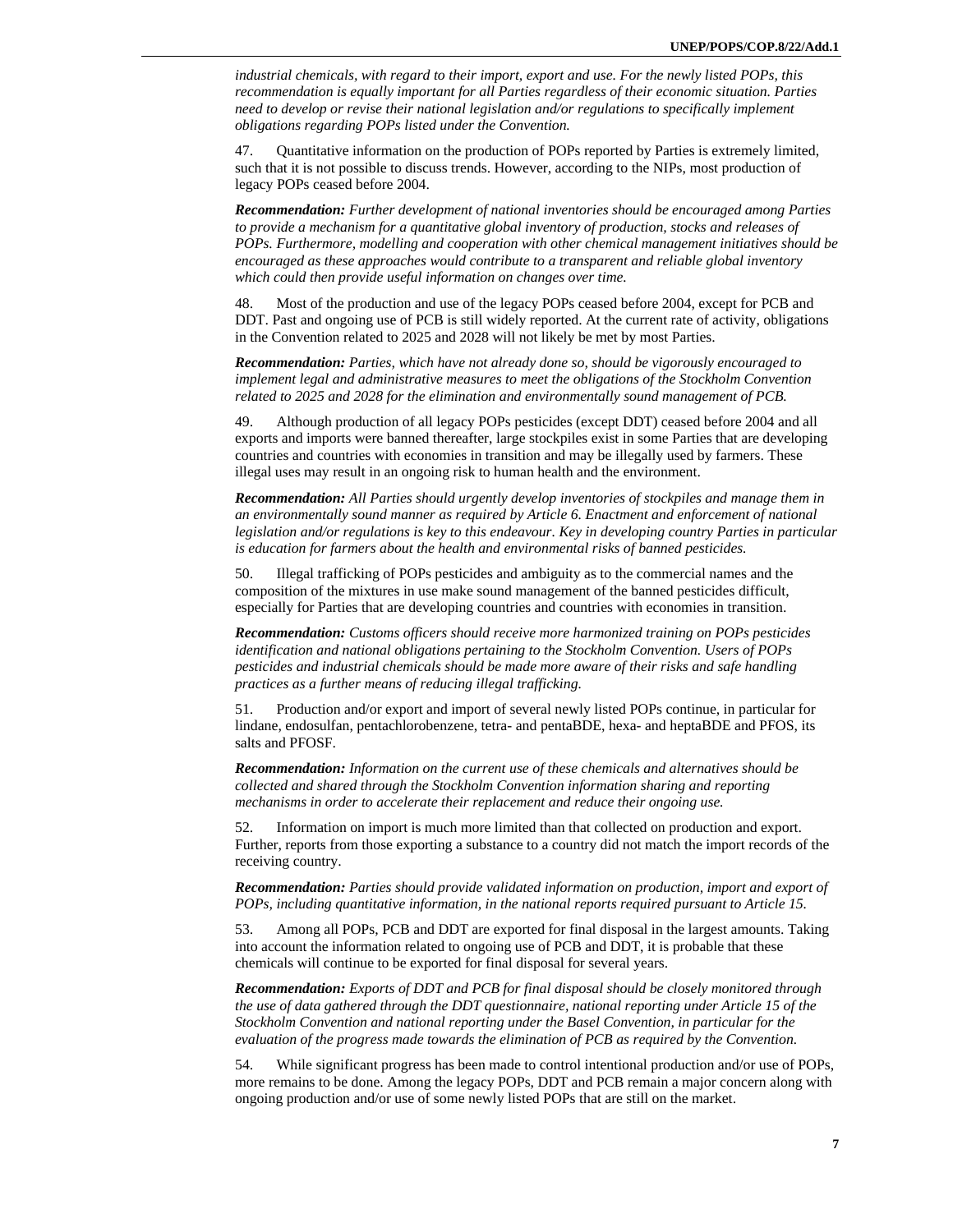*Recommendation: The Secretariat should continue to undertake activities to raise awareness of the obligations of the Convention with respect to the POPs listed in Annexes A and B and provide guidance and assistance for Parties to effectively implement control measures.* 

# **(c) DDT: Main findings**

55. Legal measures governing the production, import, export and use of DDT are in place in the majority of Parties. Out of that number, roughly half of them have developed or amended these measures since 2001, indicating major progress due to the Convention. Nevertheless, there are indications that the implementation of legal measures, through pesticide life-cycle management, remains a major challenge in vector-borne disease endemic countries.

56. Global production of DDT declined by 29%, from 4768 tonnes of active ingredient (a.i.) per year in 2003-2008, to 3389 tonnes a.i. per year in 2009-2013. India is the only known remaining producer.

57. Global use of DDT has declined by 35% from 5034 tonnes a.i. per year in 2003-2009 to 3268 tonnes a.i. per year in 2010-2014. India has been the main user of DDT, responsible for 83% of global use in 2000-2014; in recent years, India has been responsible for an estimated 96-97% of global use. India uses DDT for control of malaria and leishmaniasis.

58. The use of DDT for malaria control in Sub-Saharan Africa has been relatively minor as compared to the use in India. Especially, in recent years, the use in Africa is estimated to be less than 100 tonnes a.i. per year; a small fraction of the global use.

59. A number of African countries have alternately discontinued and resumed use of DDT as a result of several contemporary developments, notably the up-scaling of vector control interventions, which included indoor residual spraying with DDT and the development and monitoring of insecticide resistance in malaria vectors.

60. However, insecticide resistance in malaria vectors is sweeping across Africa. This is reducing the choice of readily available insecticidal options for malaria vector control. In southern Africa, in particular, the main malaria vectors have become resistant to both pyrethroids and carbamates. This leaves only DDT and much more expensive organophosphates as immediate options for insecticidal control and for insecticide resistance management. Alternative vector control methods included in the Handbook for Integrated Vector Management (IVM) of the World Health Organization (WHO), such as house improvement and larval source management, deserve increased attention in future IVM strategies.

61. Regarding the import and export of DDT, global import for use in disease vector control shows an increase from 2001-2005, but imports reduced to much lower levels in recent years. Data on import and export do not tally and require more consistent reporting by Parties. A number of countries reported export of DDT for final disposal; destinations were mostly countries in Europe. Reporting on import for final disposal has been poor.

# **(d) DDT: Conclusions and recommendations**

62. In several African countries, recent capacity building on entomological surveillance and insecticide susceptibility monitoring has prompted a timely policy change away from the use of DDT. The effectiveness of the Stockholm Convention towards achieving its global objectives regarding DDT could be further improved by focusing efforts to reduce the current high levels of DDT use in some countries. Indications of increased use of DDT for leishmaniasis control and the spread of emerging vector borne health threats point to the need for adoption of more integrated vector control methods and more education about the benefits for local communities of reducing reliance on DDT, and in developing safer, technically feasible, accessible, more effective and affordable non-POPs alternatives.

*Recommendation: Further capacity building is needed to improve entomological surveillance, evidence-based decision making and fine-tuned targeting of vector control interventions that would reduce the use of DDT. Integrated vector management which will lead to substantial benefits for the global environment should be encouraged.* 

63. The road map for the development of alternatives to DDT (the key elements of which were endorsed by the Conference of the Parties at its seventh meeting)<sup>12</sup> provides the required framework for using safer alternatives than continued use of DDT.

 <sup>12</sup> UNEP/POPS/COP.7/INF/6; UNEP/POPS/COP.7/5, annex II.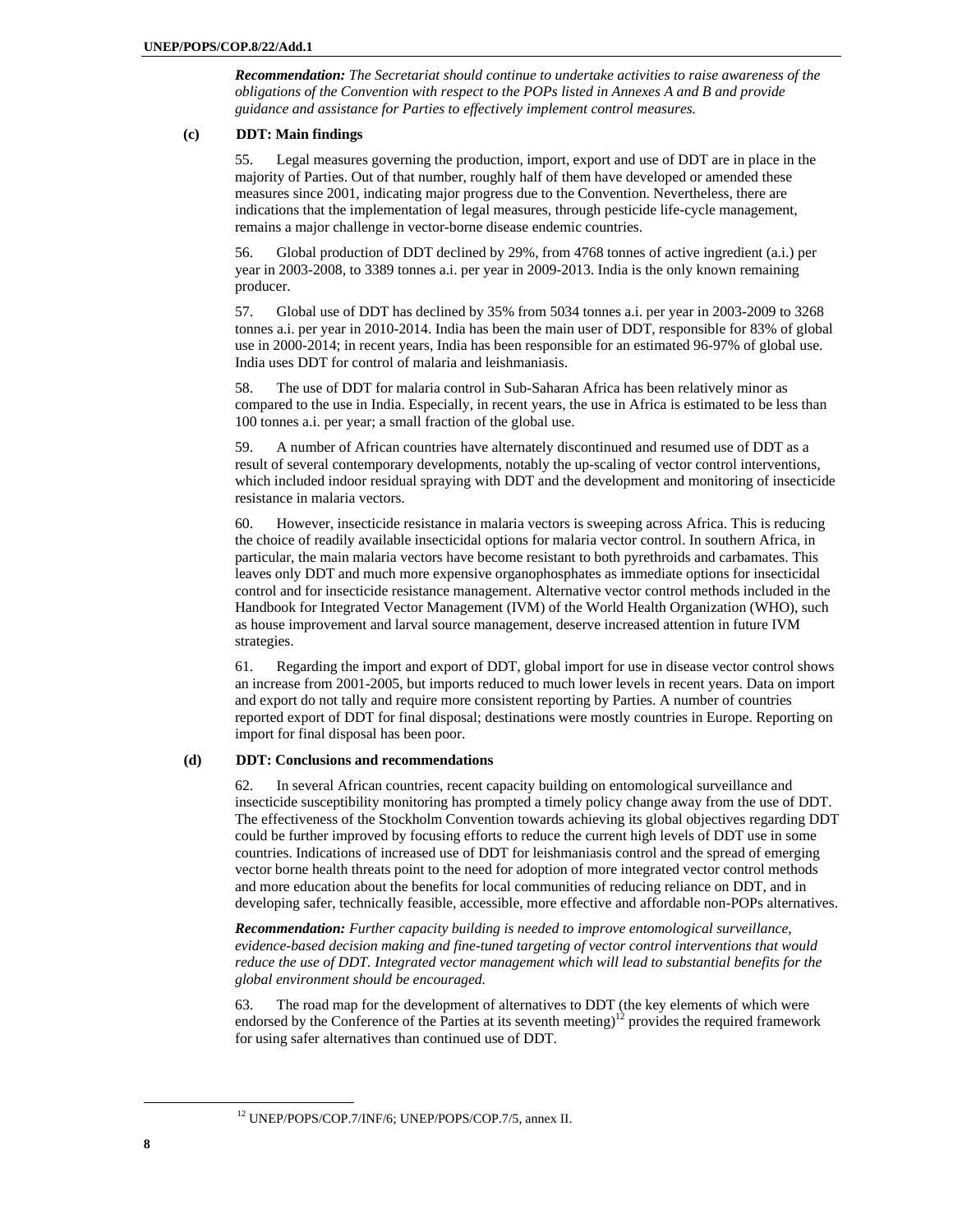*Recommendation: Further support is needed for the development of safer, effective and affordable alternatives to DDT and for strengthening the capacity of Parties still relying on DDT to commence a sustainable transition away from DDT.* 

64. Data on import and export of DDT contained in national reports do not match. Data on import for final disposal are especially poor.

*Recommendation: Existing reporting mechanisms for DDT should be improved so that the data can be used for the specific requirements for effectiveness evaluation under the Convention, particularly the mechanism for reporting on export and import of DDT for use in disease vector control or for final disposal. In addition, collaboration with the Basel Convention's reporting system related to imports and exports for final disposal and the WHO's reporting system on public health pesticides in relation to DDT should be explored.* 

#### **(e) PCB: Main findings**

65. An estimated 1 to 1.5 million tonnes of technical grade PCB have been produced, with each tonne of technical grade PCB having generated at least 20 tonnes of waste containing or contaminated with PCB at relevant concentrations.

66. The amount of liquids and equipment containing or contaminated with PCB eliminated by the Parties to the Stockholm Convention to date is estimated at approximately 3 million tonnes. Actual amounts eliminated could be much higher, most notably because quantitative data was not available for a large number of countries. Approximately 70% of the progress in elimination was made after the entry into force of the Convention in  $2004$ <sup>14</sup>

67. The amount of PCB liquids and equipment that still need to be eliminated is estimated to be about 14 million tonnes, most of which is found in transformers. Information on other applications including, in particular open applications, is limited. It is highly probable, at least in part due to low reporting rates, that the actual amounts still to be eliminated are much larger. Currently no mechanism is available under the Convention to review and monitor progress in implementation of the PCB provisions.

68. The amounts already disposed of and scheduled for disposal under the global environmental facility (GEF) projects is very small compared to the estimated total amounts still to be eliminated. Given the large amounts that still need to be eliminated, it is necessary to increase the costeffectiveness of interventions by designing projects in a way as to strengthen human and infrastructure capacities in the long term, beyond the duration of the project.

69. Technologies and capacities for the elimination or irreversible transformation of PCB are available, with many countries already having eliminated substantial amounts of PCB either domestically or via export.

#### **(f) PCB: Conclusions and recommendations**

70. The Stockholm Convention, through the development of NIPs, as well as the many GEFfunded projects, had a beneficial impact on raising awareness of PCB, building national capacity and in eliminating PCB-containing liquids and equipment, but progress toward PCB elimination is slow. While some progress has been made towards the elimination of PCB, the majority of Parties are currently not on track to identify, label and remove from use equipment and liquids containing PCB by 2025 and to manage waste liquids and equipment containing PCB in an environmentally sound manner by 2028 and the number of tonnes remaining to be disposed of globally is daunting. A strong argument can be made that the scope of the challenge of achieving the elimination of use of PCB by 2025 and the environmentally sound management of PCB by 2028 has been severely underestimated at least in part due to poor reporting.

*Recommendation: There is a need, in particular for developing country Parties and Parties with economies in transition, to strengthen their national or regional capacities for the elimination or irreversible transformation of PCB congeners and formulations.* 

*Recommendation: Parties should urgently define rigorous plans for the environmentally sound management of PCB throughout its life cycle, including its elimination and destruction, and explore the optimal and most cost-effective solutions given the specific background and circumstances of each individual country.* 

 <sup>13</sup> UNEP/POPS/COP.8/INF/10.

 $14$  Ibid.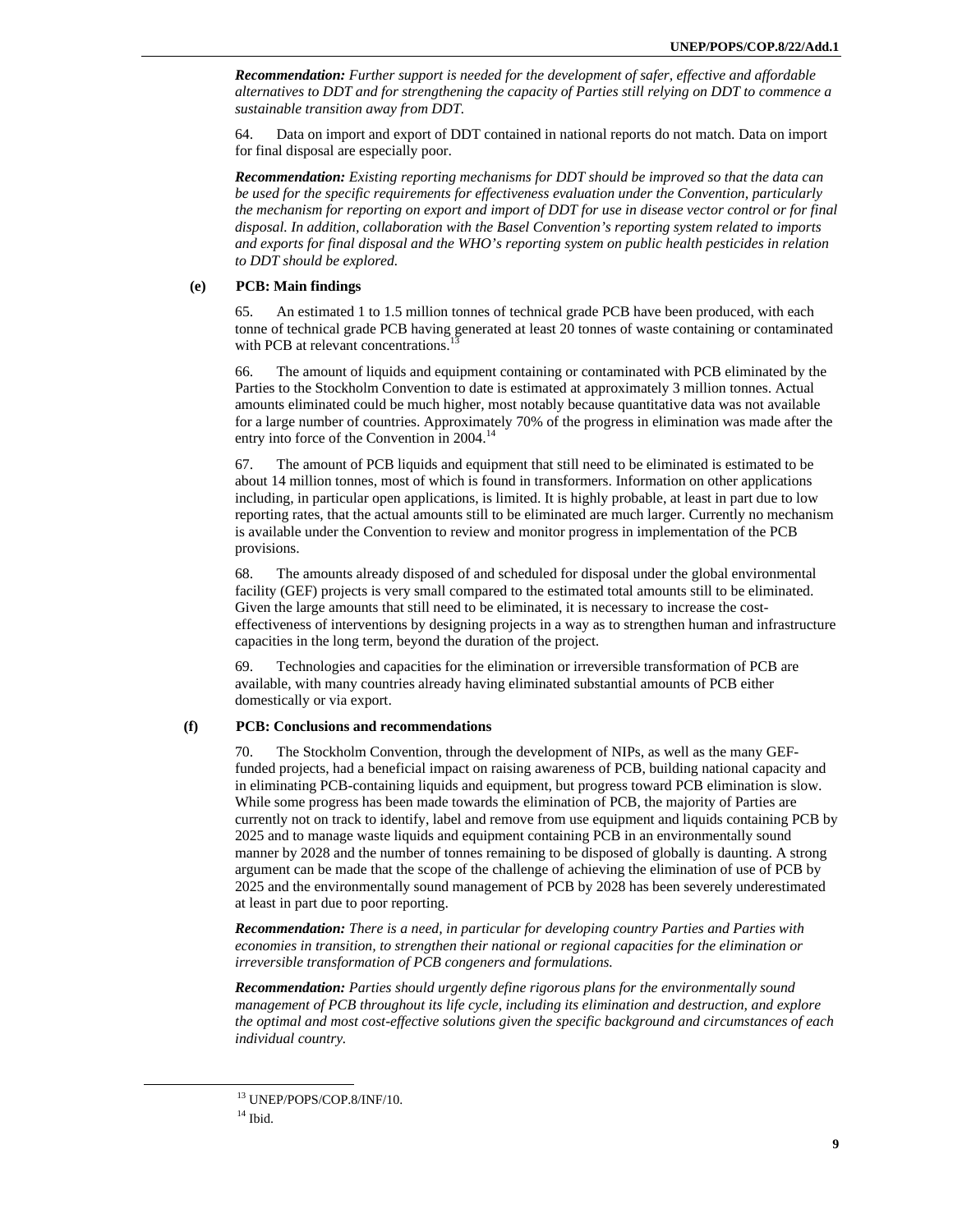71. Most national inventories of PCB are preliminary in scope and provide a fragmented picture. Even for closed applications, comprehensive data are often lacking. Currently no mechanism is available under the Convention to review progress in implementation of the PCB provisions.

*Recommendation: PCB inventories need to be undertaken in a systematic manner, in accordance with the existing guidance, and cover all types of equipment, sectors and geographical areas. Each Party should ensure that their national reports contain comprehensive, clear, reliable and well-structured data on the amounts of PCB already eliminated and, most importantly, the amounts still to be eliminated. It may be useful to establish a mechanism under the Convention to review progress in PCB elimination.* 

72. The costs of eliminating the large amounts of PCB which remain are significant. Despite the current level of financing to this issue, substantial additional funding will be necessary to eliminate and destroy the amounts of PCB in use or stored if the objective of the Convention is to be met.

*Recommendation: GEF projects should be designed to strengthen human and infrastructure capacities for PCB elimination and destruction which will last beyond the duration of the project. Initiatives to manage PCB in an environmentally sound manner should also be designed to develop sustainable infrastructure, processes and techniques that can be used for the transportation, storage and destruction of other hazardous wastes particularly POPs wastes.* 

# **(g) Brominated diphenylethers:15 Main Findings**

73. Limited information has been provided on the progress Parties have made towards eliminating BDEs. Several Parties report that currently there is a lack of information on environmentally sound disposal and recycling operations for BDEs. According to one study on the existence of BDEs in products and recycling processes, the materials containing BDEs are mainly in electrical and electronic equipment and cars.

74. The main challenges identified at the seventh meeting of the Conference of the Parties in the elimination of BDEs include: information gaps related to the life cycle of BDEs (in particular for imported products); a paucity of studies to identify the presence of BDEs in products and recycling processes; understanding the activities taking place at waste management and recycling facilities and identifying best management practices; the task of separation of BDEs from the wastes fraction; and, the lack of effective techniques for the screening of BDEs in the waste stream.<sup>16</sup>

#### **(h) Brominated diphenylethers: Conclusions and recommendations**

75. To date, limited information has been reported by Parties on progress made towards eliminating BDEs. The specific exemption for the recycling of BDEs listed in Annex A is available until 2030 at the latest, and the second evaluation of the progress that Parties have made towards eliminating BDEs and the review of the continued need for the specific exemptions will take place at the eighth meeting of the Conference of the Parties.

*Recommendation: In order to evaluate the progress made in elimination of BDEs, Parties and observers should provide quantitative information on articles containing BDEs, including in recycling and waste streams.* 

*Recommendation: The guidance documents made available at the seventh meeting of the Conference of the Parties should be completed in consultation with the Basel Convention so that they can be used widely to develop more comprehensive inventories of BDEs and help with the application of best available techniques and best environmental practices for the recycling and waste disposal of articles containing BDEs.* 

# **(i) PFOS, its salts and PFOSF: Main findings**

76. Due to stricter legislation and control worldwide, there has been a significant drop in the production and use of PFOS, its salts and PFOSF from 2003 until today.<sup>17</sup> The most important global producer phased out the production of PFOS, its salts and PFOSF in 2003. Quantitative data on production have been available from this single major global producer so far, but it is considered that the combined capacity of the other producers was much less. The production volumes fell from around 3500 tonnes per year in 2000 to approximately 200 tonnes per year in 2001 and 2002; production was discontinued in 2003. The European Union Scientific Committee on Health and Environmental Risks

<sup>&</sup>lt;sup>15</sup> Hexabromodiphenyl ether and heptabromodiphenyl ether (hexa- and heptaBDE), tetrabromodiphenyl ether and pentabromodiphenyl ether (tetra- and pentaBDE).

<sup>16</sup> UNEP/POPS/COP.7/8, annex IV.

<sup>&</sup>lt;sup>17</sup> UNEP/POPS/COP.7/INF/11.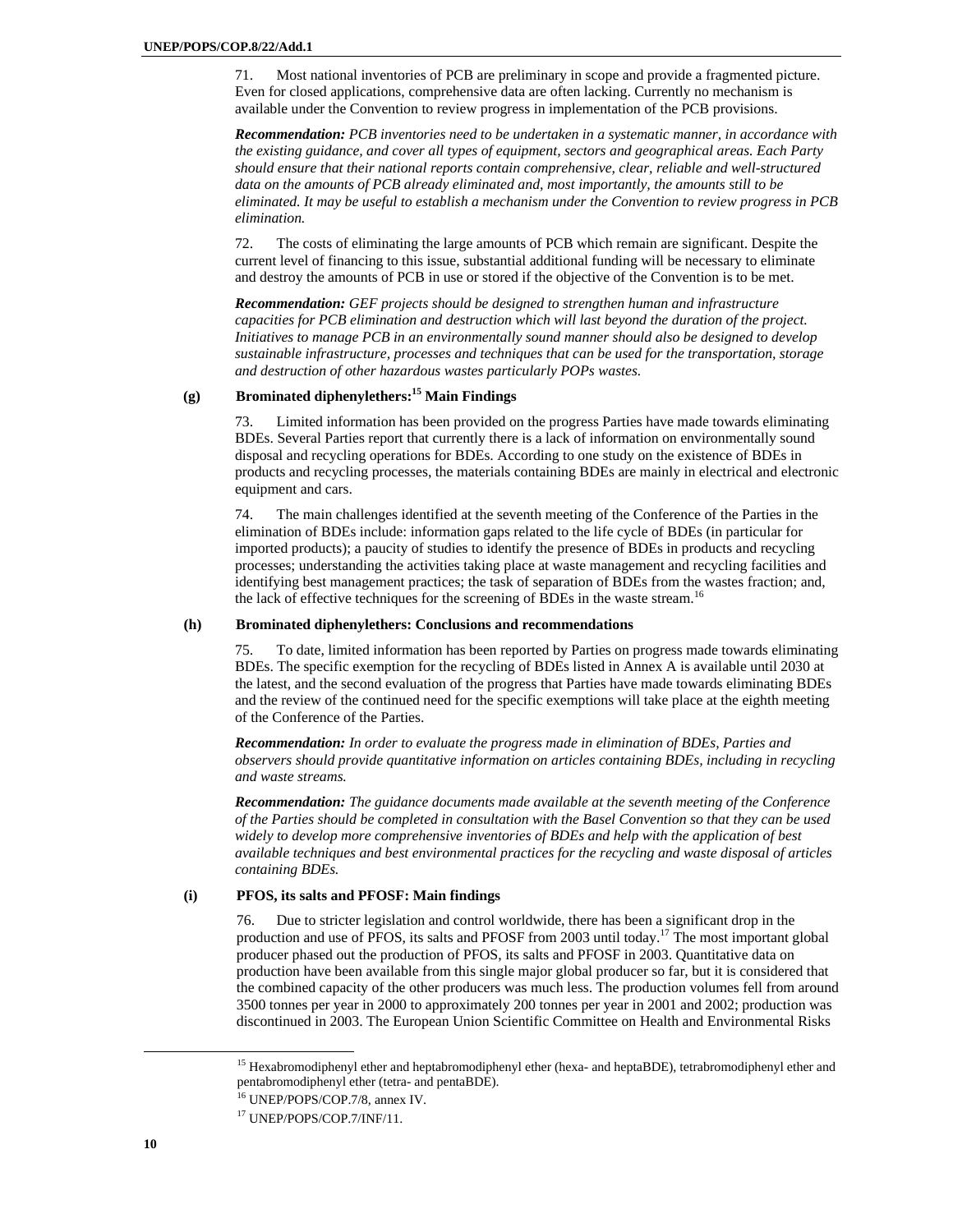notes that use of PFOS and PFOS related substances in consumer applications such as carpets, leather/apparel, textiles/upholstery, paper and packaging, coatings, industrial and PFOS household cleaning products, pesticides and insecticides has been largely abandoned following the announcement of the main global producer to phase out manufacture and use of PFOS consumer applications. Uncertainty however remains as to the current levels of use taking into account the limited quantitative data available.

77. Providing a global overview of the production and use of PFOS, its salts and PFOSF is currently challenging. Data gaps are notable in developing country Parties and Parties with economies in transition. A majority of Parties are in the process of updating their NIPs, through which initial information on the national situation may become available.

78. Identification of products that contain PFOS is difficult, particularly in imported products. This makes it more difficult to follow the substance through its life cycle to its end of life (waste) management, and potential release to the environment.

# **(j) PFOS, its salts and PFOSF: Conclusions and recommendations**

While a significant drop in the production and use of PFOS, its salts and PFOSF has clearly been achieved, limited information and data prevent this evaluation from providing a comprehensive global overview of production and use.

80. Phasing out the use of PFOS, its salts and PFOSF is challenging due to the paucity of information on alternative substances or methods, the lack of financial resources and insufficient technical capacity.

*Recommendation: Parties that are developing countries and countries with economies in transition need to build their capacity to identify and collect information on PFOS, its salts and PFOSF, to strengthen the legislation and/or regulations to manage the chemicals throughout their lifecycles, and to introduce safer, effective and affordable alternatives to PFOS, its salts and PFOSF.* 

# **(k) Lindane and endosulfan: Main findings**

81. Safer and effective alternatives to lindane and endosulfan are commonly available. Many Parties have successfully instituted regulatory actions for banning or restricting the use of these two chemicals.

#### **(l) Lindane and endosulfan: Conclusions and recommendations**

82. Safer and effective chemical and non-chemical alternatives to lindane and endosulfan are available.

*Recommendation: Guidance and technical assistance along with activities to raise awareness about the need to use alternatives, given the control measures on lindane and endosulfan, and approaches for phasing-in alternatives are further needed to ensure full transition from the reliance on these chemicals.* 

# **2. Measures to reduce or eliminate releases from unintentional production (Article 5)**

83. The outcome to be addressed in assessing the effectiveness of Article 5 is whether the total quantities of POPs that are produced unintentionally and released into the environment have been reduced or, where feasible, eliminated. Periodic inventories of releases of unintentionally produced POPs could also help in interpreting data on levels of POPs collected under the global monitoring plan.

84. Article 5 provides measures to reduce or eliminate releases from unintentional production of chemicals listed in Annex C to the Convention. Among the POPs listed in Annex C, PCDD/PCDF are indicative of other unintentional POPs and can be used as a basis for identifying and prioritizing sources of unintentional POPs, as well as for evaluating the efficacy of adopted mitigation measures. Therefore, PCDD/PCDF releases are considered as the key indicator for evaluating the efficacy of Article 5 of the Convention.<sup>18</sup>

# **(a) Main findings**

85. The Convention has acted as a trigger for initial action planning to minimize and ultimately eliminate releases of unintentional POPs worldwide. A majority of Parties (62%) have developed their national action plans further to the entry into force of the Convention, but only a limited number of Parties (20%) have reviewed and updated their national action plans pursuant to paragraph (a) (v) of

 <sup>18</sup> UNEP/POPS/COP.7/INF/19.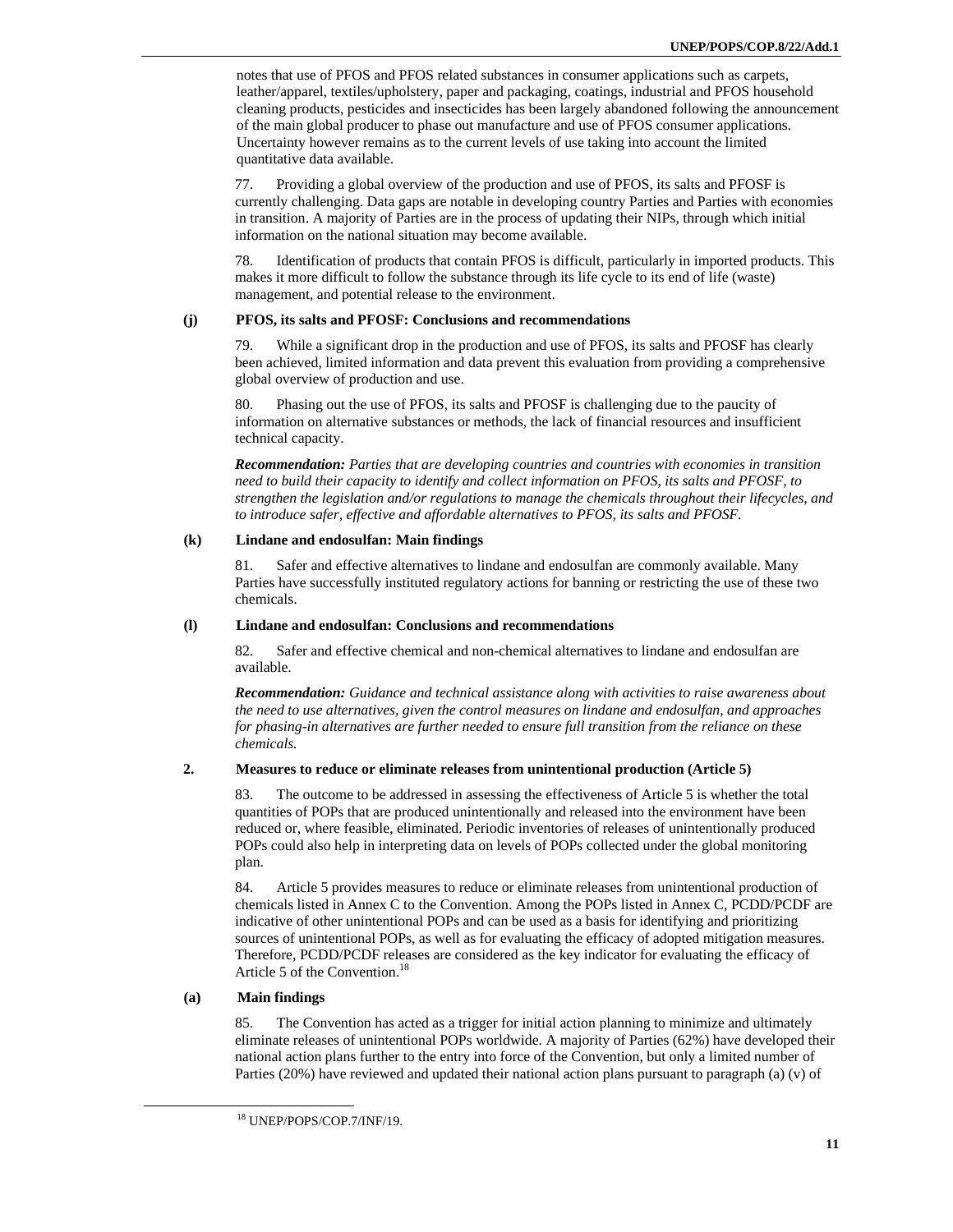Article 5. Information relevant to the actual implementation of the action plans under Article 5 is limited.

86. The Toolkit for Identification and Quantification of Releases of Dioxins, Furans and Other Unintentional POPs under Article 5 of the Stockholm Convention on POPs is continuously updated based on systematic expert consultation, and can be considered as the most advanced and comprehensive compilation of emission factors for unintentional POPs. This is also confirmed by studies showing that modelling of global dispersion of PCDD/PCDF using a global inventory of emissions compiled under the Stockholm Convention reasonably reproduces observed levels of air concentrations.

87. Only one third of the Parties to the Convention seem to have phased in measures that promote (30%) or require (28%) best available techniques and best environmental practices to control their releases of unintentional POPs from priority sources, while stating lack of capacity and financial resources as the reason.

88. A minimal change (0.1%) is observed between global baseline releases (2001-2011) and updated releases (2001-2015). Overall, total releases have a positive correlation with the size of the population and a negative correlation with the economic status of the country.

89. The highest contributor to global air releases is open burning, followed by waste incineration, the metallurgical industry, and heat and power generation. Open burning is the highly dominant source of release to air in Africa, Asia Pacific and Latin America and the Caribbean, while heat and power generation along with the metal industry are the major contributors to air releases in the Central and Eastern Europe and Western European and Others Group.

90. The rate of annual decrease in releases in Central and Eastern Europe and Western European and other countries is lower than in other regions, as emissions had already been reduced prior to the entry into force of the Stockholm Convention under the obligations of the POPs Aarhus Protocol adopted in 1998 under the United Nations Economic Commission for Europe Convention on Long Range Transboundary Air Pollution (CLRTAP). Current releases in these regions are very low. Larger decreases are observed in the other regions, where action to minimize such releases was taken more recently pursuant to the Stockholm Convention.

# **(b) Conclusions and recommendations**

91. Releases of unintentional POPs have been successfully reduced in some regions by regulations that predated the Convention and have been maintained since. By requiring similar actions to be taken at the global level, the Convention is expected to result in decreasing levels of unintentional POPs releases in all regions of the globe. Currently less than one third of the Parties are promoting or requiring best available techniques and best environmental practices to control their releases of unintentional POPs from priority sources.

*Recommendation: Parties should develop and maintain up-to-date their action plans to minimize and ultimately eliminate releases of unintentionally produced POPs. Actions should be taken to enhance implementation of requirements for the use of best available techniques and best environmental practices for the priority sources identified.* 

92. Inventories of sources and releases provide the main basis for assessing the effectiveness of Article 5 of the Convention. Overall, release estimates reported pursuant to Article 15 or through the NIPs, are difficult to compile, process, and most of all, analyze due to a number of limitations. In particular, to enable the assessment of trends over time, comparable data are needed for at least two points in time. The Toolkit for Identification and Quantification of Releases of Dioxins, Furans and Other Unintentional POPs under Article 5 of the Stockholm Convention on POPs provides useful guidance to this end.

*Recommendation: Parties should pay more attention to issues related to quality assurance/quality control (QA/QC) of inventories and consistency and comparability of data reported for various reference years. The process for updating release estimates in order to reveal trends over time should be considered in conjunction with the revision (recalculation or correction) of previous release estimates. The Toolkit for Identification and Quantification of Releases of Dioxins, Furans and Other Unintentional POPs under Article 5 of the Stockholm Convention on POPs should be used for this purpose.* 

93. Time series data confirming trends over time in releases of unintentionally produced POPs are limited, particularly for developing country Parties, but some initial results showing decreases over time have been obtained to date.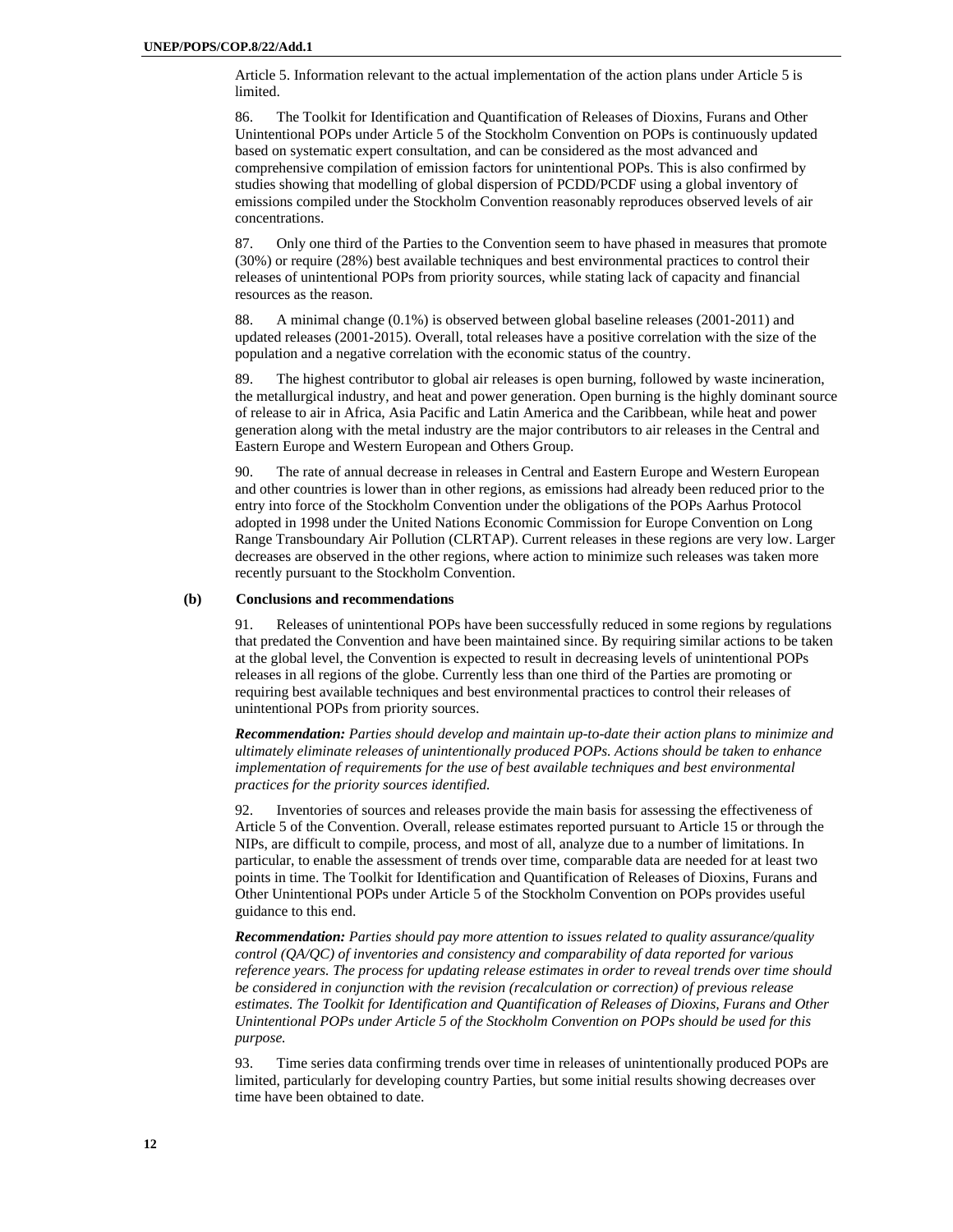*Recommendation: Parties should develop and update their inventories of unintentional POPs, and provide the information as part of their national reports to confirm the success of the measures they have taken to implement Article 5.* 

#### **3. Measures to reduce or eliminate releases from stockpiles and wastes (Article 6)**

94. The outcome to be addressed in assessing the effectiveness of Article 6 is whether there has been a reduction in the levels of POPs being released into the environment from stockpiles and wastes.

95. The information relevant to Article 6 was collected from the third, second, or first national reports or the NIPs. As of 30 April 2016, of the 180 Parties to the Stockholm Convention, 164 Parties had submitted at least one of the four sources of information.

96. The Conference of the Parties to the Basel Convention has adopted (decision BC-12/3) several guidance documents on POPs in waste to assist Parties. In addition, the Conference of the Parties to the Basel Convention adopted, on an interim basis, technical guidelines on transboundary movements of electrical and electronic waste and used electrical and electronic equipment (decision BC-12/5).

# **(a) Main findings**

97. While some Parties have made progress in terms of developing strategies, measures and actions in the area of management of stockpiles and wastes, to identify stockpiles, products and articles in use, and wastes containing POPs, only a limited number of Parties report having such measures in place and even more limited information is available regarding the type of the measures or on the identification and disposal of wastes containing POPs.

98. Quantitative information on stockpiles and POPs wastes being managed in an environmentally sound manner is limited, but sufficient to point to the need for further action. For PCB, only an estimated 17% of the total global mass has been eliminated.

99. Among the legacy POPs listed under the Convention, PCB and DDT are most often exported for final disposal, followed by toxaphene, dieldrin, and heptachlor. Most of the reported exports for POPs for final disposal were from developing country Parties or Parties with economies in transition to developed country Parties. Taking into account the information on ongoing use of PCB and DDT, it is possible that those chemicals will continue to be exported for final disposal in coming years.

100. Information is even more scarce for the newly listed POPs (BDEs and PFOS), as their identification in products is difficult, particularly in imported products. This makes it more challenging to follow the substance throughout its life cycle including its end of life management.

101. Identification and appropriate management of contaminated sites has been triggered by the Convention. 39% of the Parties to the Convention indicated they have identified contaminated sites, even though, according to the Convention's provisions, they are only required to endeavour to develop strategies to identify such sites. A limited number of Parties (18%) have voluntarily undertaken remediation activities, as these are not required by the Convention. When such remediation is undertaken, however, the Convention requires that it be done in an environmentally sound manner, and therefore Parties could benefit from help in developing competencies, cooperation and mobilization of resources to avoid further releases.

# **(b) Conclusions and recommendations**

102. Due to the nature of wastes whereby most of the data collected are limited and restricted to a particular point in time in the life-cycle, and considering that wastes contain mixtures of substances, it is difficult to identify a specific quantity of wastes containing a specific POP which has been destroyed. In view of the limited data available, it is difficult to provide a quantitative global picture of wastes identified and destroyed over time, or otherwise disposed of, which is the major factor for assessing the effectiveness of this aspect of the Convention.

*Recommendation: Data collection mechanisms for determining how much of specific POPs wastes has been destroyed or otherwise appropriately disposed of, should be improved, in particular through working more closely with the Basel Convention to give more focus to the work on POPs wastes inventories, through the Basel Convention's POPs Technical Guidelines and its national reports which are required to provide details on exports and imports for individual waste streams.* 

103. According to estimates, only a limited proportion of known POPs wastes and stockpiles upon becoming wastes, in particular POPs pesticides and PCB, have been eliminated to date.

*Recommendation: Parties need to accelerate their efforts for sound management of POPs stockpiles and wastes, including their further identification, and prepare plans of action that prioritize disposal of waste.*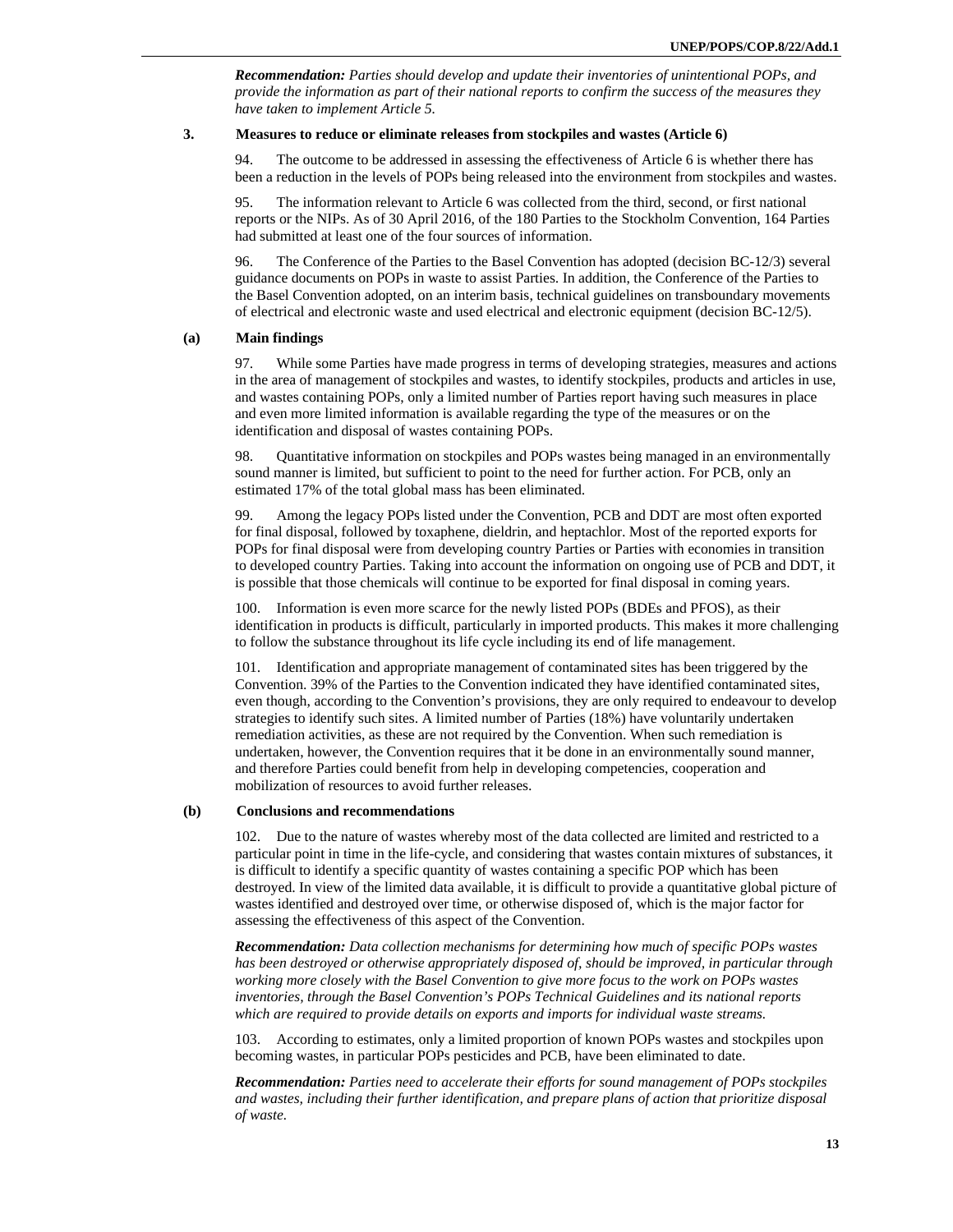# **C. Processes supporting control measures**

# **1. Specific exemptions and notifications of production and use (Article 4)**

104. The outcome to be addressed in assessing the effectiveness of Article 4 is whether Parties have transitioned to alternative products and processes within the allowed time period.

# **(a) Main findings**

105. The number of Parties registered for specific exemptions for chemicals in commerce is low. As information transmitted to the Secretariat on the production and use of these chemicals is very limited, it is highly probable that some Parties may be continuing to produce and use the chemicals listed in the Annexes to the Convention without registration for specific exemptions.

106. No extensions of registrations of specific exemptions have been granted to date after the five year exemption period. The lack of any request for extensions of registrations of specific exemptions could be an indicator of less reliance on POPs and of a transition to alternative products and processes within the allowed time period. It is also possible that not all Parties that are in need of such exemptions have notified to the Secretariat to register for those exemptions, thus making a request for an extension unnecessary.

107. Furthermore, it is important to note that several Parties have expressed a continued need for certain specific exemptions and that the Conference of the Parties continues to evaluate the continued need for chemicals for the various acceptable purposes and specific exemptions e.g. DDT; PFOS, its salts and PFOSF; and BDEs.

#### **(b) Conclusions and recommendations**

108. Parties must register for specific exemptions at the time they become bound to the Convention and/or its amendments, if such need is identified. The number of Parties registered for specific exemptions for the newly listed POPs in commerce is lower than expected and no extensions of registrations of specific exemptions have been requested to date. Failure to claim an exemption for a listed substance that is being utilized by a Party has the potential to constitute a large gap in the Convention's information base, and represents non-compliance with the Convention.

*Recommendation: Awareness raising activities, such as webinars, immediately after the adoption of an amendment at a COP, should be routinely organized by the Secretariat in order to remind Parties about domestic actions necessary to implement their obligations within one year from the date of communication by the depositary of the amendment to Annexes A or B, including the need to assess whether they need to claim an exemption. Such webinars should include an explanation of why the claiming of exemptions is important to track not only overall effectiveness of the Convention's controls, but also the impact on other Parties' ability to enforce their laws on import of listed chemicals. Improving and even automating some aspects of communication with Parties (i.e. tracking and alert systems) could assist in making exemption reporting more meaningful and successful.* 

# **2. Listing of chemicals in Annexes A, B and C (Article 8)**

109. The outcome to be addressed in assessing the effectiveness of Article 8 is whether the review process is capable of identifying new POPs for listing in the annexes to the Convention as recommended by the POPs Review Committee.

110. The successful implementation of this article is necessary to ensure that the Convention remains a living agreement and deals with substances known to have persistent organic pollutant properties. A success parameter is the completion of the review of chemicals and the eventual listing of new POPs.

# **(a) Main findings**

111. The operation of the process laid out in Article 8 for listing chemicals in Annexes A, B and/or C resulted in the listing of 14 additional chemicals in the Stockholm Convention over 11 years.

112. All the chemicals recommended by the POPs Review Committee for listing have been adopted by the Conference of the Parties. Up until the seventh meeting of the Conference of the Parties, all chemicals and related control measures were adopted by consensus. At its seventh meeting, when all efforts at achieving consensus were exhausted, as a last resort, the Conference of the Parties called for a vote for the first time ever on pentachlorophenol and its salts and esters, which, as a result of the vote, was listed under the Convention.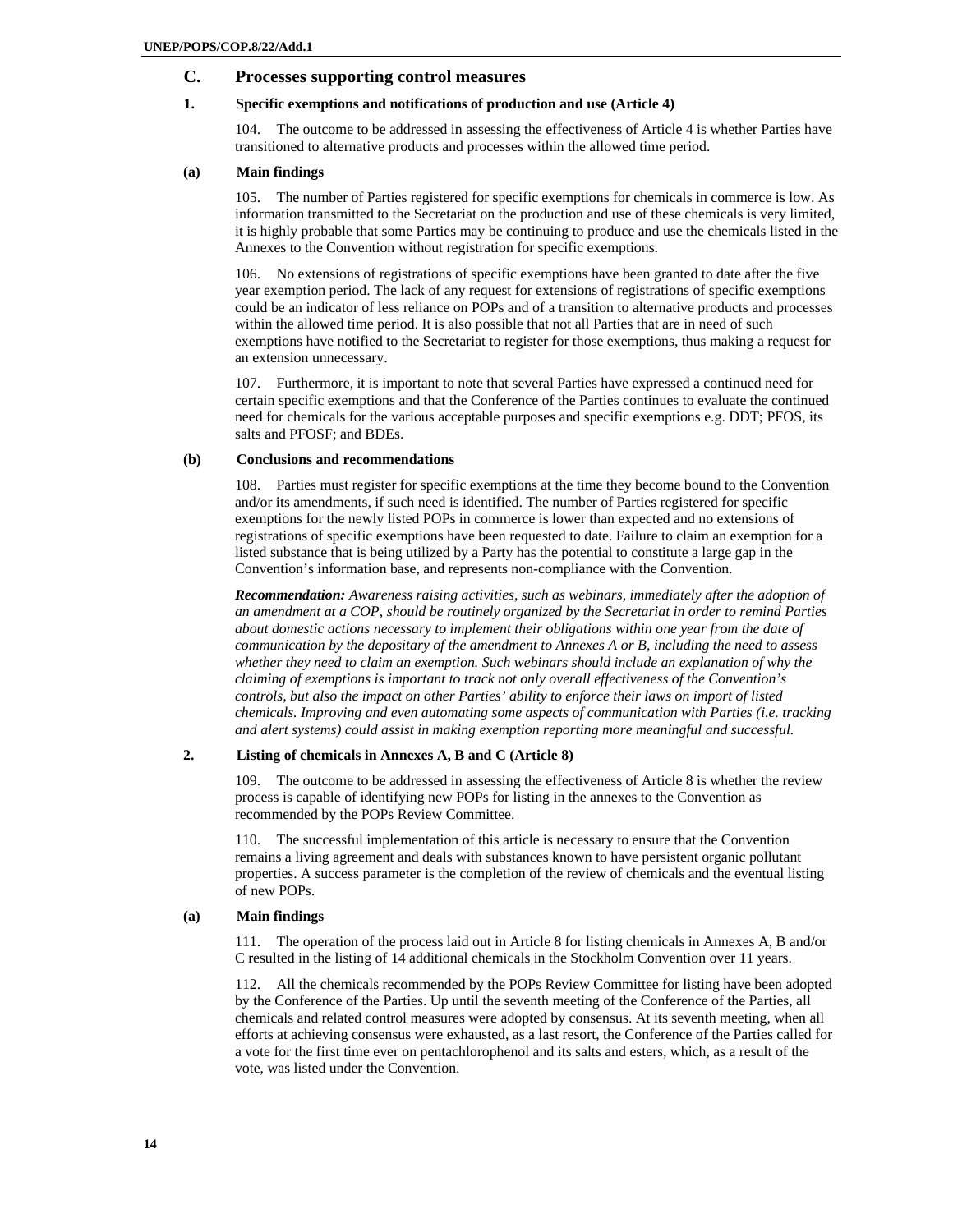#### **(b) Conclusions and recommendations**

113. With the addition of 14 new substances to the list of legacy POPs globally banned or restricted under the Convention at the time it entered into force, the operation of the process for listing new substances in Annexes A, B and/or C can be considered successful. The recommendations for listing are made by the POPs Review Committee based on risk profiles and risk management evaluation documents. Those documents are prepared on the basis of available peer reviewed literature and the information and comments submitted by Parties and observers. There has recently been recognition of the need to seek improvements in the quality, quantity, breadth and timeliness of information submitted by Parties and observers, for consideration by the Committee during its preparation of draft risk profiles and draft risk management evaluations.

*Recommendation: Parties and observers should provide adequate and timely information to the Secretariat for the use of the POPs Review Committee to support it in the development of sound supporting documents and recommendations to the Conference of the Parties on the listing of new substances.* 

# **D. Enhancing understanding**

#### **1. Information exchange (Article 9)**

114. The outcome to be addressed in assessing the effectiveness of Article 9 is whether Parties have access to the information that they need on POPs and their related issues, and whether that information has helped them to meet their obligations under the Convention.

115. Given the diverse and often informal methods used to disseminate information, it is very difficult to measure the impact of information exchange measures. Obtaining comparable data on outcome indicators or specific activities on a global scale would require a coordinated approach and significant investment. No outcome indicator has therefore been included for this element.

116. Sources of information reviewed for this evaluation include the national focal points and official contact points nomination forms submitted to the Secretariat, the national reports submitted pursuant to Article 15 from either the third, second, first national reports, NIPs, various reports extracted from the Secretariat information systems, and the activity reports submitted by the Stockholm Convention regional centers.

# **(a) Main findings**

117. Progress has been achieved through the ongoing work on a clearing-house mechanism for the Basel, Rotterdam and Stockholm conventions. As of 2015, new information systems have been developed including a joint calendar, joint contact and expert database, joint scientific and technical publications, webinar library and online reporting serving the three conventions, resulting in significant enhancements to the conventions' websites and knowledge management capacity.

118. Most Parties have established information exchange processes with the Secretariat and nominated national focal points. As a result, a majority of Parties and regional centers are actively contributing to the clearing-house mechanism by submitting information to the Secretariat. This information is then accessed by a fair number of stakeholders through the clearing-house mechanism.

119. A majority of Parties are also engaged in information exchange activities with the regional centers. However, the nature, scope, quality, reach and impact of those information exchange activities are not specified and therefore a full analysis of the extent to which the objectives of the Convention are being met, is not possible.

# **(b) Conclusions and recommendations**

120. The provisions of Article 9, particularly nomination of national focal points and the establishment of the clearing-house mechanism, have contributed to increased information exchange and awareness on POPs issues globally. A majority of stakeholders are actively contributing to the clearing-house mechanism.

*Recommendation: Parties should continue to exchange information through the clearinghouse mechanism. User surveys on the content, quality and impact of information exchange activities could be performed. Such surveys should be conducted in a cost efficient way e.g. through online questionnaires.* 

### **2. Public information, awareness and education (Article 10)**

121. The outcomes to be addressed in assessing the effectiveness of Article 10 are the extent to which the public and stakeholders are informed by access to information on the effects of POPs and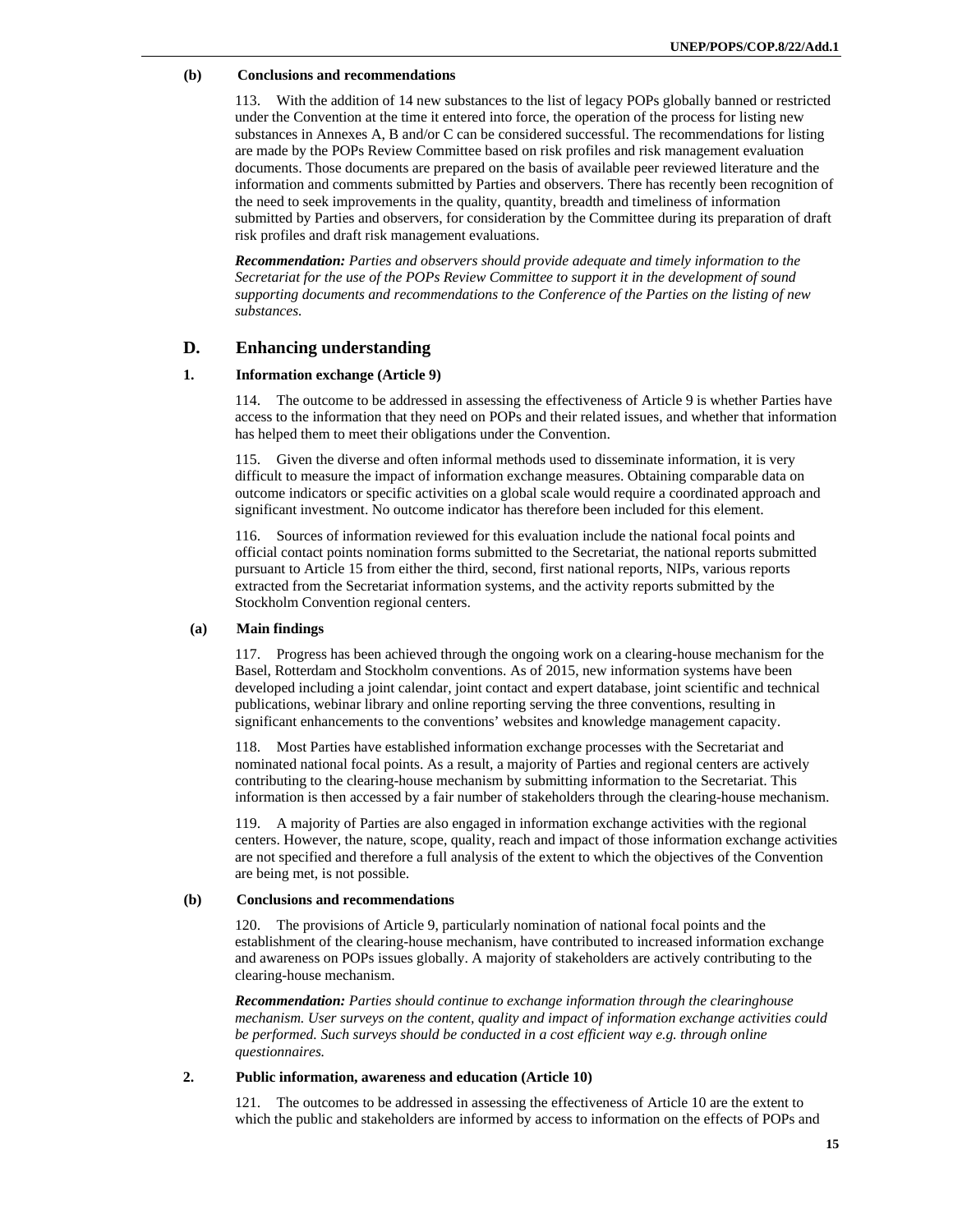their sound management and alternatives, and whether public awareness on issues related to POPs, as well as understanding of the Convention, its procedures and achievements has improved.

122. Public awareness is an important factor for the effective implementation of the Convention. Obtaining comparable data on outcome indicators or specific activities on a global scale would, however, require a coordinated approach and significant investment. No outcome indicator has therefore been included for this element.

#### **(a) Main findings**

123. There has been an increase in the number of Parties having taken measures regarding public information, awareness and education. While some Parties had taken such measures before the Convention was adopted in 2001, more Parties, particularly those that are developing country Parties and Parties with economies in transition, have adopted such measures post entry into force of the Convention.

# **(b) Conclusions and recommendations**

124. The Convention has clearly triggered action by Parties on public information, awareness and education. Through such initiatives spreading widely at the global level, such as the Chemical Information Exchange Network, awareness on the issue of POPs has increased over time, as also demonstrated by measurements showing decreasing trends of concentrations of POPs in the environment and in humans.

*Recommendation: Parties should continue to implement activities targeted at increasing public information, awareness and education on POPs, including as new POPs are being listed in accordance with Article 8. More focus on the activities directed towards public and educational institutions should be encouraged and monitored.* 

# **3. Research, development and monitoring (Article 11)**

125. The outcome to be addressed in assessing the effectiveness of Article 11 is whether Parties have undertaken research, development, monitoring and cooperation pertaining to POPs, chemicals proposed for listing and alternatives, and whether those activities have assisted Parties to better fulfil their obligations under the Convention.

126. An indicator for this element could be the number of initiatives by Parties to implement Article 11, including research, development, including best practices and techniques, or monitoring of environment and health. It is recognized that monitoring and assessment activities contributing to the global monitoring plan are relevant to the implementation of this article and that the regional and global monitoring reports do provide information that is relevant to the evaluation. Given the difficulty of accurately assessing the effect of the information produced by various initiatives in contributing to the Parties' fulfilment of their obligations, no outcome indicator has been included for this question.

# **(a) Main findings**

127. Research and development initiatives on POPs have clearly been triggered worldwide by the Convention. A significant increase in the number of scientific articles on the topic can be observed over the last three decades further to the adoption of two major treaties to protect human health and the environment from these chemicals: the Aarhus Protocol on POPs under the CLRTAP and the Stockholm Convention.

128. In the case of developing country Parties, capacity building activities conducted in the frame of the global monitoring plan enabled activities related to the identification of the presence, levels and trends in humans and the environment and environmental transport, fate and transformation. Through providing inventory guidance, the Convention also worked towards global identification of sources and releases of POPs into the environment.

# **(b) Conclusions and recommendations**

129. Since its entry into force, the Stockholm Convention has, without any doubt, acted as a catalyst for POPs research, monitoring and modelling activities worldwide. The Convention has also been successful in bringing together research findings from around the world, and enhanced awareness and knowledge about POPs. Capacity building activities have been mobilized to enable Parties to conduct research and monitoring on POPs and therefore enable effective participation of developing country Parties, including at the regional level, in the process for effectiveness evaluation. There is a need for sustained capacity building activities to strengthen national scientific and technical research capabilities in developing country Parties.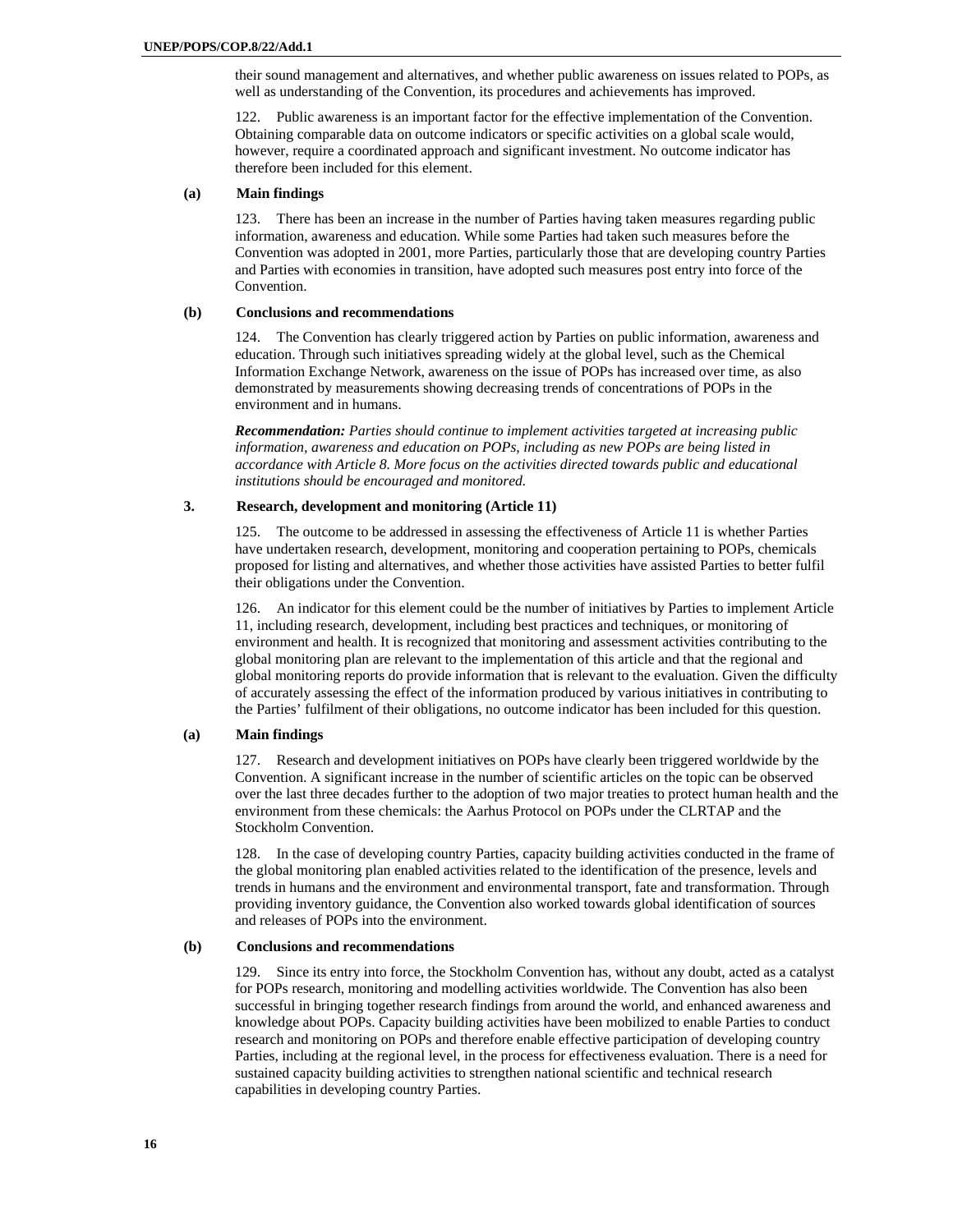*Recommendation: Research, monitoring, modelling, risk evaluation and data sharing should be sustained in the long term, and even enhanced in developing country Parties, including at the regional level, to advance national and regional capacities. Capacity building activities to strengthen national scientific and technical research capabilities in developing country Parties should be sustained.* 

# **E. Support for implementation**

# **1. Technical assistance and financial resources (Articles 12–14)**

130. The outcomes to be addressed in assessing the effectiveness of Articles 12–14 relate to: the provision of timely and appropriate technical assistance and technology transfer; the adequacy of financial resources to meet the incremental costs of implementing obligations under the Convention; and, the effectiveness of regional centres in facilitating capacity building, technical assistance and technology transfer in the regions.

131. Fourteen indicators have been identified for these outcomes. Many of the indicators are helpful in assessing these outcomes, but it should be noted that the work undertaken in the context of the review of the financial mechanism under paragraph 8 of Article 13 could inform these indicators or vice versa. Relevant information for effectiveness evaluation is contained in the reports of reviews of the financial mechanism; in particular, the third review has been taken into account.<sup>19</sup>

# **(a) Technical assistance (Article 12): Main findings**

132. The number of Parties having reported providing technical assistance pursuant to Article 12 of the Convention stayed relatively constant over the period 2008-2015; a certain decrease was observed between 2011 and 2014. On the other hand, the information derived from the implementation of GEF projects does not point to a decrease in technical assistance.

133. From the number of GEF projects, including a technical assistance or technology transfer component, and the data derived from the technical assistance activities of the Secretariat, it is apparent that technical assistance and technology transfer continues to be a key priority of developing country Parties and Parties with economies in transition.

134. Sixteen regional centres have been established and have been active to varying degrees in the provision of technical assistance and technology transfer within their regions. The 2015 evaluation of their performance and sustainability points to only a few centres needing further support to reach expected standards.

# **(b) Technical assistance (Article 12): Conclusions and recommendations**

135. The information provided by Parties on technical assistance and technology transfer is limited; it does not match the numbers of trained persons listed in Secretariat reports on technical assistance activities, nor through surveys relating to technical assistance requests, nor when GEF projects are included in the assessment. The number of activities linked to technology transfer and technical assistance, in particular through regional centres, is likely even higher.

*Recommendation: There is a need to strengthen the gathering of information through national reports under Article 15, on the provision of technical assistance and technology transfer through the Secretariat's technical assistance programme, GEF projects and other sources. This could also include information on how these activities impacted Parties' capacities to fulfil their obligations under the Stockholm Convention.* 

136. Capacity building and technical assistance in developing country Parties and Parties with economies in transition will continue to be a priority, in particular for the development and/or strengthening and enforcing of national legislation and/or regulations implementing the Convention, to introduce safer and affordable alternatives to the POPs still on the market, to identify and manage POPs stockpiles and wastes, and, as appropriate, contaminated sites. Regional delivery, including through Stockholm Convention regional and subregional centres, are key to further the efforts in the above fields.

137. At its seventh meeting, the Conference of the Parties evaluated, in accordance with its approved criteria, the performance and sustainability of the Stockholm regional and subregional centres and called for sustained efforts to enhance their performance and actions in supporting developing country Parties. The Conference endorsed all 16 Stockholm regional and subregional centres for another four years. The report on the next evaluation of the centres will be considered at the ninth meeting of the Conference of the Parties in 2019. Some centres still face challenges and will be enhanced if Parties,

 <sup>19</sup> UNEP/POPS/COP.6/23; UNEP/POPS/COP.6/INF/25.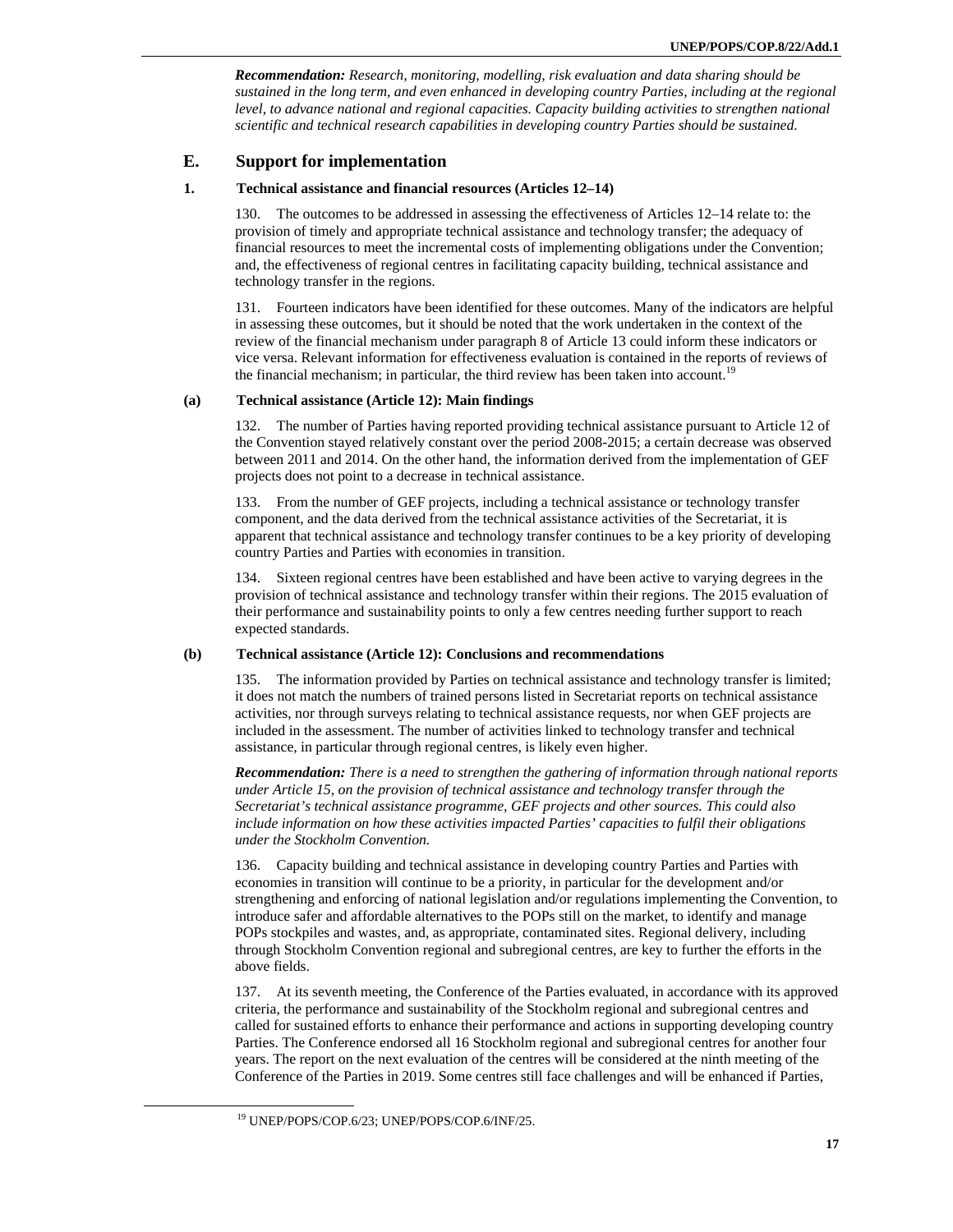as well as other regional centres in a position to do so, cooperate and support those regional centres through the exchange of best practices, the provision of technical assistance and the promotion of technology transfer. Sustainable financial and technical resources are necessary for the centres to succeed in their work under the Convention.

*Recommendation: There is a need to strengthen technical assistance and technology transfer activities, including through regional delivery and effective and efficient cooperation with the regional centres. The aim should be an efficient and effective network of centres through greater institutional coordination and the promotion of the exchange of information, lessons learned and cooperation among them on areas of expertise in which they provide assistance, through regular communication, including meetings of the centres and increased use of other means of communication.* 

*Technical assistance activities, highlighted throughout this report, include the following priority areas:* 

*(a) Identifying, collecting and sharing information on POPs, in particular those still in use and those newly listed, including through existing programmes and processes;* 

*(b) Strengthening data collection mechanisms and methods for establishing and maintaining reliable inventories (also contributing to reporting);* 

*(c) Developing and strengthening legislation and/or regulations to implement the Convention to manage the chemicals throughout their lifecycles;* 

*(d) Strengthening technical assistance to implement best available techniques and best environment practices;* 

- *(e) Introducing guidance and methodologies for phasing in safer and affordable alternatives;*
- *(f) Identifying and managing stockpiles and wastes and, as appropriate, contaminated sites.*

#### **(c) Financial resources (Articles 13 and 14): Main findings**

138. From 2002 to 2018, programming targets for the third, fourth, fifth and sixth replenishment of the GEF Trust Fund amounted to USD 1,300,000,000. As at 6 October 2016, recipient countries of the GEF have received a total of USD 857,844,838 in GEF resources committed to POPs projects. All 149 recipient countries that have requested financial resources from the GEF within this period, have received financial resources from its Trust Fund.

139. The third review of the financial mechanism conducted in 2013, points to responsiveness to growing needs for funding for POPs by increased allocated resources, although there is still a gap between funding provided for POPs activities through the GEF and the funding identified by Parties as needed to fulfil Convention obligations. The above review encouraged the Conference of the Parties to improve its process of assessing the funding needed by developing country Parties and Parties with economies in transition to implement the Convention. Country priorities were generally perceived as adequately reflected in projects funded by the GEF, and Parties were felt to be adequately involved in the project development and design process. The above review found that the GEF has been fully responsive in terms of providing information on project approvals and resources committed, including co-financing data. It stated that almost USD 1.5 billion have been committed to POPs projects through co-financing sources and that co-financing has increased from USD 1.97 per dollar of GEF grant in the second review period, up to USD 4.02 per dollar of GEF grant in this review period. The review concluded that this trend reflected the shift in the POPs portfolio from planning (i.e., NIPs) to implementation.

140. From 2000 to 2008, the USD 20-million Canada POPs Fund was established to assist developing country Parties and Parties with economies in transition in dealing with POPs and in taking initial actions to prepare for implementing the Convention.

141. From 2004 to 2015, contributions to the Stockholm Convention general trust fund (SCL) amounted to USD 40,880,843. In the same period, contributions to the Stockholm Convention voluntary special trust fund (SVL) amounted to USD 22,332,052. Contributions to SVL have seen an increase in the current and last biennium compared to the levels provided in 2006 and 2007. Projections for the biennium 2016/2017 suggest a decline in the voluntary funding, which is mainly due to the changing funding priorities within and outside of the chemicals and waste cluster.

# **(d) Financial resources (Articles 13 and 14): Conclusions and recommendations**

142. For the effectiveness evaluation of Articles 13 and14, indicators may need to address what are the eligible needs, how much funding is available to meet the needs, and how funding is being disbursed. Evaluations conducted by other entities such as the evaluation of projects by the GEF or by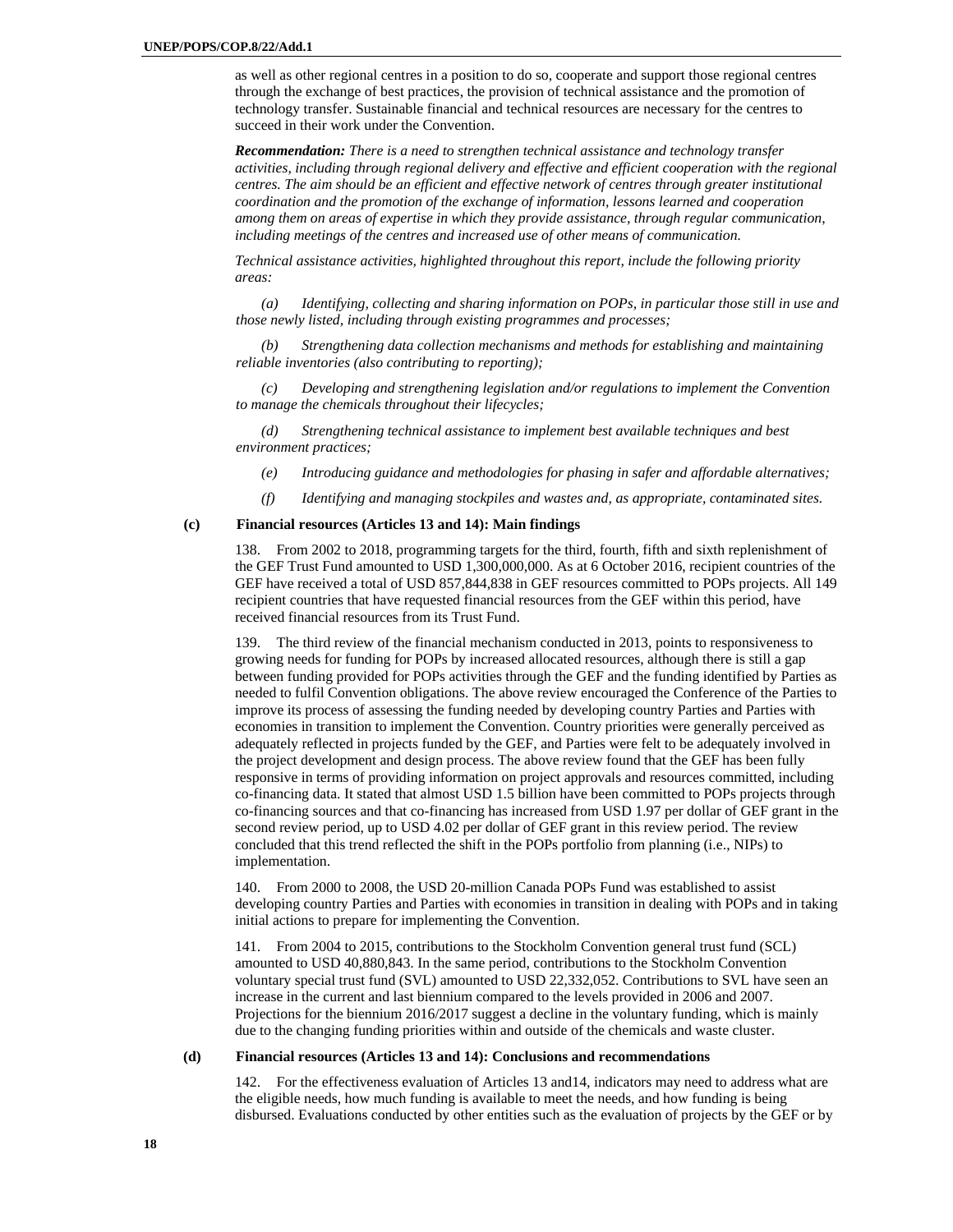the regional centres, the reviews of the financial mechanism and of the regional centres, and information regarding the integrated approach for financing of chemicals all help inform the effectiveness evaluation in a reliable and cost effective manner. With new chemicals being added to the Convention every two years and several implementation challenges for the POPs already listed, there is a need to increase funding to support implementation of new obligations under the Convention. A gap still appears to exist between funding provided through the GEF and the funding needed by developing country Parties and Parties with economies in transition to enable them to meet the agreed full incremental costs of implementing measures which fulfil their obligations under the Convention.

*Recommendation: The financial mechanism of the Convention, including the GEF in its capacity as principal entity entrusted, on an interim basis, with the operations of the mechanism, and other donors, should consider ways to provide additional sustainable financial resources to continue to support and enhance the implementation of the Convention by developing country Parties and Parties with economies in transition, over the long term.* 

*The entities entrusted with the financial mechanism should continue to consider in their programming of areas of work the following priority areas, as highlighted throughout this report:* 

*(a) The development and deployment of products, methods and strategies as alternatives to POPs;* 

*(b) The restriction of DDT production and/or use for disease vector control in accordance with WHO recommendations and guidelines on the use of DDT and when locally safe, effective and affordable alternatives are not available to the Party in question;* 

*(c) The elimination of the use of PCB in equipment by 2025;* 

*(d) The environmentally sound waste management of liquids containing PCB and equipment contaminated with PCB, having a PCB content above 0.005 per cent, in accordance with paragraph 1 of Article 6 and part II of Annex A to the Convention, as soon as possible and no later than 2028;* 

*(e) The introduction and use of best available techniques and best environmental practices to minimize and ultimately eliminate releases of unintentionally produced POPs;* 

*(f) The development and/or strengthening of national legislation and/or regulations to specifically implement obligations regarding POPs listed under the Convention;* 

*(g) The review and update of NIPs, including, as appropriate, their initial development.* 

# **F. Measuring success**

#### **1. Implementation plans (Article 7)**

143. The outcome to be addressed in assessing the effectiveness of Article 7 is whether the establishment of NIPs has resulted in full implementation of the Convention. The individual NIPs are available on the Convention's website at:

http://chm.pops.int/Implementation/NIPs/NIPTransmission/tabid/253/Default.aspx

144. Several guidance and draft guidance documents have been prepared for assisting Parties with the development and updating of NIPs.

#### **(a) Main findings**

145. As of April 2016, twelve years after the entry into force of the Convention, a majority of Parties (91%) have transmitted their NIPs addressing the 12 initial POPs. Based on regular monitoring of NIP transmission dates, the initial high rates with which the NIPs were transmitted have slowed down over time. For most Parties, the deadline to transmit the updated NIPs addressing amendments adopted at the fourth and fifth meetings of the Conference of the Parties has passed. Only 38 Parties have transmitted their updated NIPs addressing amendments adopted at the fourth meeting of the Conference of the Parties (i.e. 23% of Parties under the obligation to do so). Only 32 have transmitted their NIPs addressing amendments adopted at the fifth meeting of the Conference of the Parties (i.e. 20% Parties which are under the obligation to do so).

# **(b) Conclusions and recommendations**

146. A large majority of Parties (91%) have transmitted their NIPs addressing the 12 initial POPs; for developing country Parties this was supported by funding provided by the GEF, co-financed by the Parties. The NIP development process has helped Parties to establish a network of national stakeholders, conduct an analysis of the baseline situation, including inventories, and identify national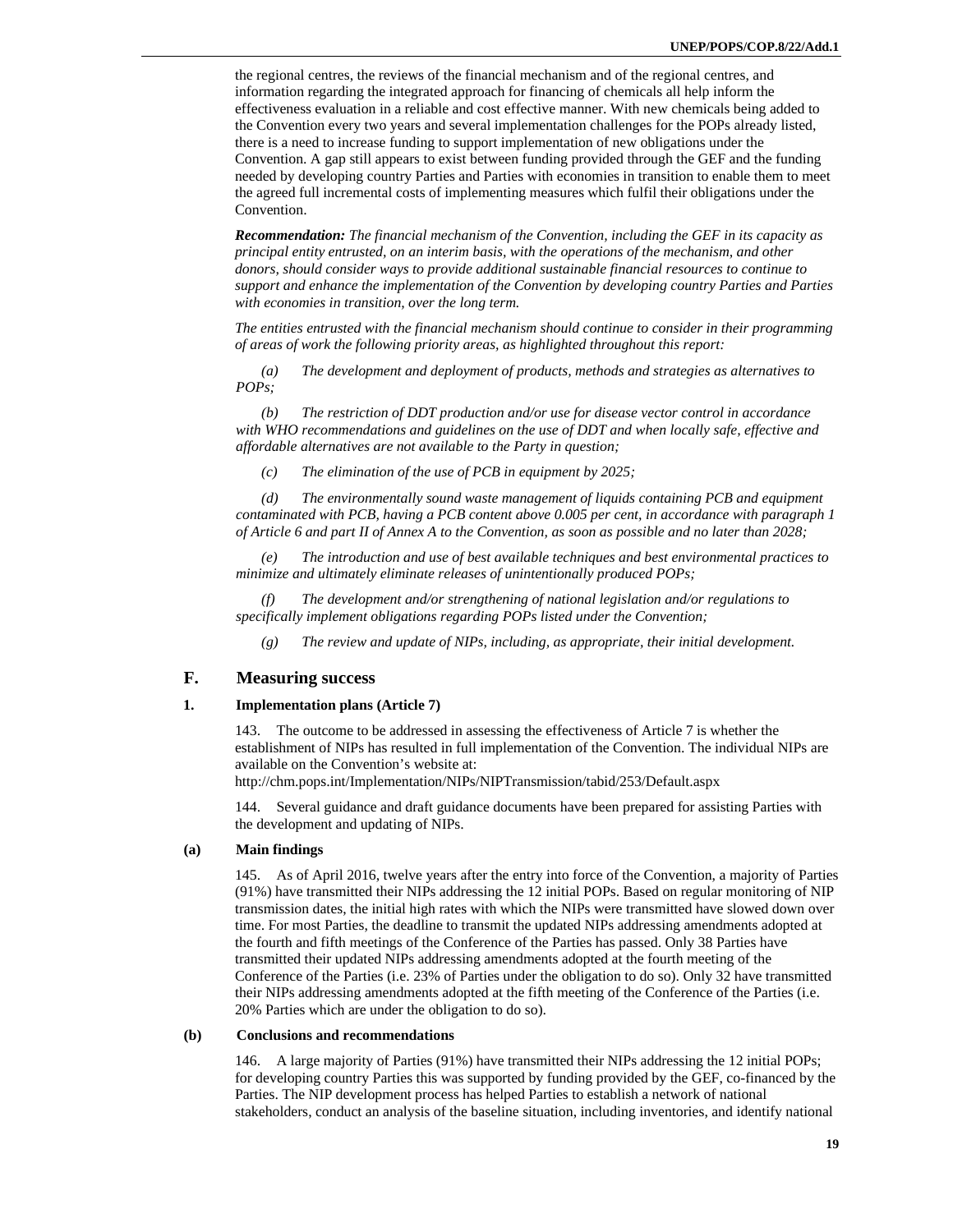priorities with regards to the management of POPs, as well as consider measures to implement obligations pursuant to the Convention. In addition, the NIP is an important tool for raising awareness and providing information to the public, as well as for communication with donors to raise funds to implement strategies and action plans identified in the NIP.

*Recommendation: The process for review and updating the NIPs in developing country Parties and Parties with economies in transition should continue to be funded with priority by the financial mechanism of the Convention, including the GEF in its capacity as principal entity entrusted, on an interim basis, with the operations of the mechanism.* 

147. Article 15 reports are a tool to report on progress in implementing the NIPs. While ensuring flexibility for countries to prepare their NIPs, electronic templates could be developed for certain parts of the implementation plans containing quantitative information, such as action plans and inventories, harmonized with the reporting under Article 15. This would allow better and more reliable analysis of the data, as well as the identification of trends and emerging needs. It would also enable Parties to expedite the review and/or update of their NIPs.

148. Parties seem to be having difficulties in revising and updating their NIPs to address the newly listed POPs. In particular, many countries seem to be facing challenges in identifying these newly listed POPs in products and articles.

*Recommendation: All Parties should enhance their efforts to update NIPs. Developed country Parties could contribute by supporting activities such as face-to-face training and targeted NIP-development technical assistance. The development of an electronic template for quantitative information contained in the NIPs, harmonized with the reporting under Article 15, would support Parties in meeting their obligations to prepare, review and/or update their NIPs.* 

# **2. Reporting (Article 15)**

149. The outcome to be addressed in assessing the effectiveness of Article 15 is whether the Conference of the Parties has the necessary information to assess whether Parties are implementing the Convention.

150. Reporting under Article 15 was a major source of information for the effectiveness evaluation as it provides Parties' data on their implementation of the Convention. If an insufficient number of Parties report on time, or if insufficient information is included in the national reports, both the effectiveness evaluation and compliance assessment will be impeded.

#### **(a) Main findings**

151. Only a small proportion of the Parties provided their reports as required under Article 15. Between the three national reports required to date, 110 Parties (61%) have reported and 70 Parties (39%) have never reported. Overall, only 40% of the Parties reported in the third cycle as compared with 55% in the second and 31% in the first. The decrease in the number of reports submitted by Parties between the 2nd and the 3rd cycle can be explained, among other challenges, by the difficulties in accessing and using the new electronic reporting system.

152. The majority of the Parties that submitted national reports (64-95%) have successfully completed their NIPs.

153. The majority of Parties had difficulties in providing complete national reports and/or provided data that was clearly erroneous or inconsistent.

154. The format of the national reports has been revised taking into consideration the framework for the effectiveness evaluation and considering the information requirements pursuant to the Convention to serve the needs of the Conference of the Parties for the purposes of Article 16; both the framework and the revised reporting format have been adopted in 2013, by decisions SC-6/22 and SC-6/21, respectively.

#### **(b) Conclusions and recommendations**

155. Reporting under Article 15 is supposed to constitute a major source of information to assess whether Parties are implementing the Convention. This serves the dual purposes of compliance assessment under Article 17 and effectiveness evaluation under Article 16 of the Convention. The timeliness, completeness and quality of the national reports submitted by Parties are also essential to support the evaluation and compliance process. The present evaluation was hampered by the limited available data from national reports. This will continue to hamper future evaluations until the situation is substantially improved. Some of the information that would have been helpful in conducting this evaluation was not part of the current reporting format, such as information on the extent to which the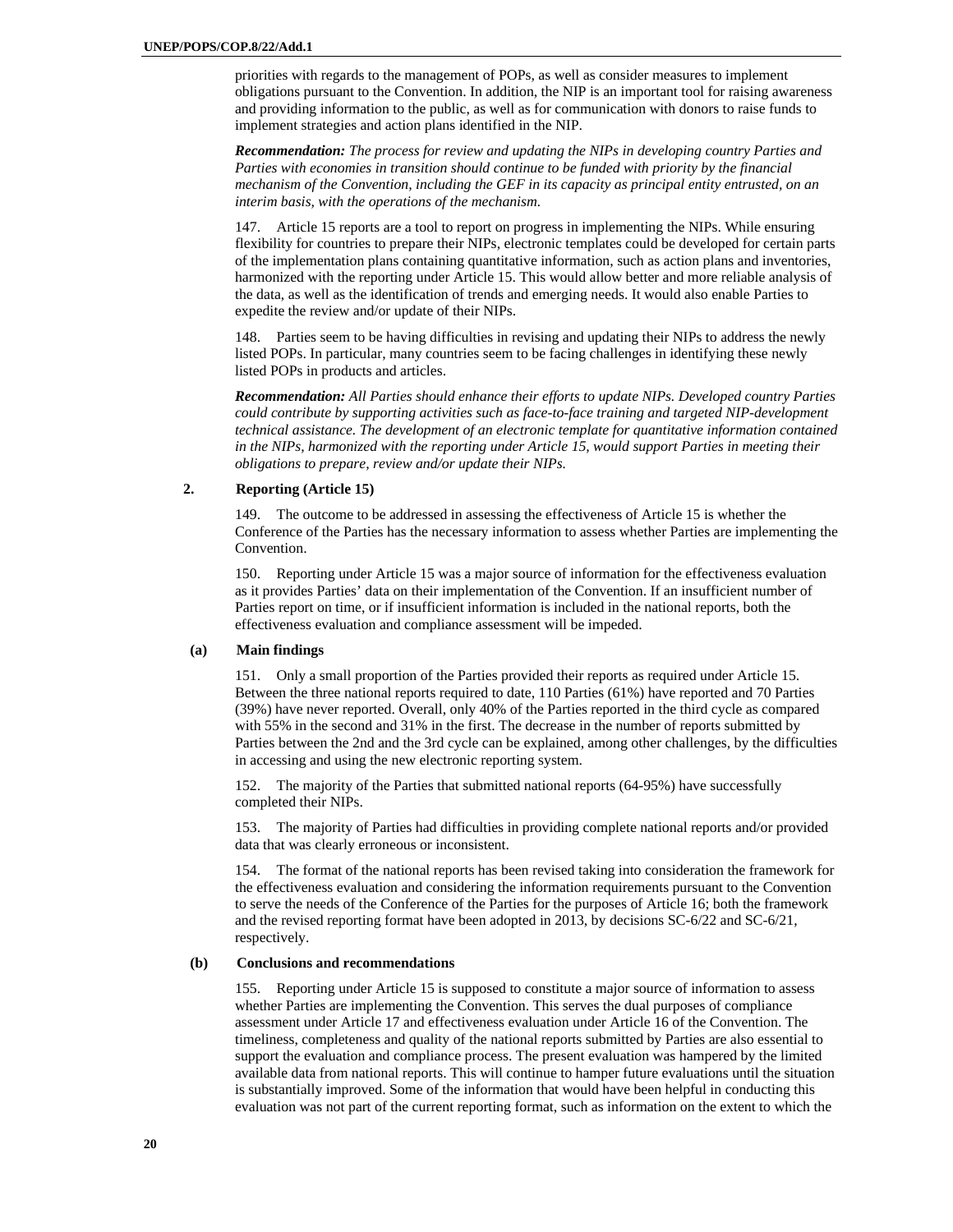Convention is being implemented through legal or administrative measures and which of these measures are enforced, and data on POPs use.

*Recommendation: The Secretariat should develop and present its refined strategy to enhance reporting, taking into account the comments made in this report, to assist Parties in providing data and information that are useful for compliance assessment and the effectiveness evaluation and to enable them to establish a QA/QC process for reported data. Furthermore, there is an urgent need for validation of reported data with the reporting Party, as part of the final reporting process.* 

156. There is a range of potential avenues to be explored for improving reporting rates and communication with Parties, e.g., identifying focal points, and their alternates and communicating upcoming deadlines and available resources to assist with reporting. Compliance mechanisms under other multilateral environmental agreements have proven to be successful in addressing reporting requirements, as were technical and financial support provided to Parties for the preparation of the report, and the availability of dedicated staff in countries tasked to prepare and submit the reports. The Special Programme can act as an additional funding mechanism for supporting chemicals management under the Conventions for institutional strengthening, including improving national reporting. The role of the regional centres in assisting and training countries in this area could be strengthened and regional coordination improved.

*Recommendation: Once the Conference of the Parties has approved a compliance mechanism under Article 17, a priority focus of the compliance work programme should address the issue of improving reporting.* 

# **3. Non-compliance (Article 17)**

157. At the time of the writing of this report, the Conference of the Parties has not approved procedures and institutional mechanism for determining non-compliance with the provisions of the Convention and for the treatment of Parties found to be in non-compliance. Accordingly, there is no information currently available on non-compliance provided through these procedures which are to be adopted, as per Article 17, "as soon as practicable".

#### **(a) Main findings**

158. The lack of a compliance mechanism impacts the Convention's operations in a number of ways. First, there is no accurate assessment of implementation levels although evidence based on the lack of reporting suggests that it is no higher than 40%. Second, this has left a key gap in implementation and compliance as well as in information for the effectiveness evaluation. Work in compliance committees in other multilateral environmental agreements has successfully contributed to increasing the reporting rates. In the case of the Stockholm Convention, lacking a committee of Parties, the Secretariat was instead tasked to develop and refine a strategy to improve reporting rates. The absence of an established compliance mechanism has resulted in large gaps in information on whether Parties are meeting their obligations under the Convention. Such information is crucial in determining whether the Convention is effective in meeting its objective, as it would provide information for determining non-compliance with its provisions. If all Parties move towards full compliance, and there remain significant levels of listed POPs in the environment, then this could suggest that current Convention controls do not sufficiently address the problem of POPs.

159. Compliance mechanisms have been useful in improving the implementation and effectiveness of many other conventions, as evidenced for instance under the Basel Convention where the Implementation and Compliance Committee has addressed systemic implementation and compliance issues affecting many Parties, as well as providing advice and assistance to individual Parties facing implementation and compliance difficulties.

160. The Convention cannot be considered fully implemented at the international level without Article 17 procedures and mechanisms in place. In fact, this is the only aspect of the Convention that has not yet been implemented by the Conference of the Parties. In line with decision SC-7/26, the Conference of the Parties will consider further at its eighth meeting the adoption of the procedures and mechanisms on compliance required under Article 17, on the basis of the draft texts annexed to that decision.

#### **(b) Conclusions and recommendations**

161. A compliance mechanism is urgently needed for the Stockholm Convention in order to support core transparency and accountability functions under the Convention as well as support the Conference of the Parties in assessing whether the Convention is effective in achieving the objective agreed to in Article 1. As in other multilateral environmental agreements, such a mechanism would provide the Conference of the Parties with a subsidiary body that could identify systemic issues of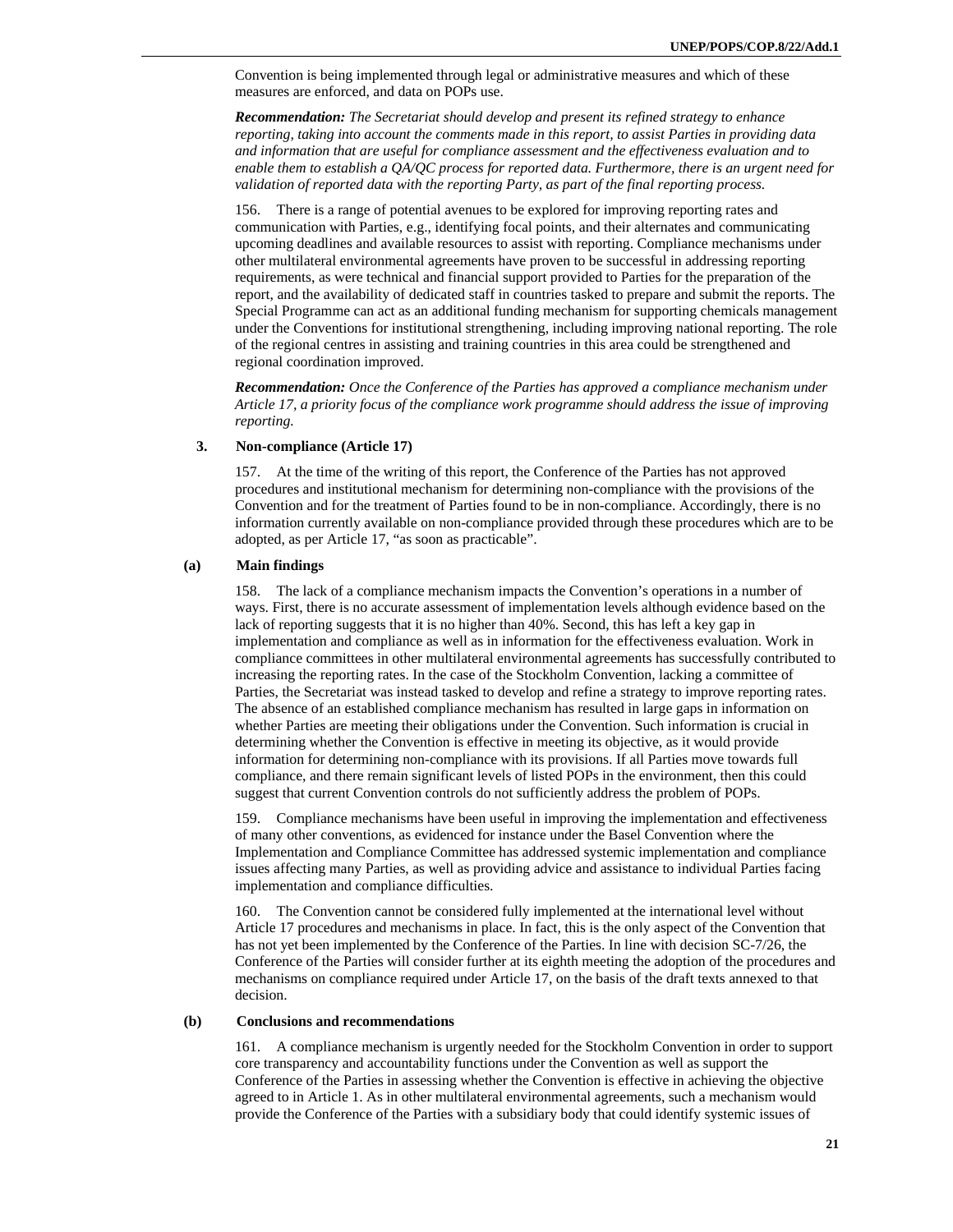non-compliance affecting many Parties, and could assist individual Parties to address compliance challenges.

*Recommendation: A compliance mechanism should be established at the eighth meeting of the Conference of the Parties so that it can begin generating compliance information to serve the next effectiveness evaluation and provide the implementation and compliance services that will benefit Parties.* 

#### **4. Effectiveness evaluation (Article 16)**

162. The outcome to be addressed in assessing the effectiveness of Article 16 is whether the effectiveness evaluation is providing useful analysis on the extent to which the Convention is achieving its objective of protecting human health and the environment from POPs; how well specific measures are contributing to achieving this objective; and identification of ways to improve the effectiveness of the Convention.

163. An assessment of the quality and quantity of the available data can help to identify areas for improvement that would strengthen future evaluations. The shortage of reporting data and the absence of compliance information will limit the ability of the effectiveness evaluation to provide useful analysis. Reviewing the uptake of recommendations made in a previous evaluation can help to assess whether the evaluation has proved useful.

#### **(a) Main findings**

164. A number of processes are in place to support the first cycle of the effectiveness evaluation, while others are still needed, or need improvement. The global monitoring plan is an example of successful implementation of the provisions of Article 16, providing useful data on the presence of POPs in the environment and in humans. While national reports under Article 15 have been collected since 2006, the reported information is very limited for effectiveness evaluation. Procedures and institutional mechanism for determining non-compliance are not yet in place and compliance information is therefore not available for this evaluation.

165. Besides POPs monitoring data, the global monitoring programme has also generated positive outcomes in several other areas of implementation of the Convention through enhanced knowledge and increased scientific competence and awareness. This indicates that the science based integrated approach of the Convention is working well. Because of the lack of information from national reports and the lack of compliance procedures and mechanisms; however, it is difficult to fully evaluate the progress being made under the Convention in achieving its objective.

#### **(b) Conclusions and recommendations**

166. The global monitoring plan provides the necessary environmental monitoring information to fully support the evaluation of the effectiveness of the Convention.

*Recommendation: The global monitoring plan should be sustained in the long term to enable it to continue to provide valuable data for effectiveness evaluation. See also recommendation in paragraph 31 above (Section II.A.1. Protecting human health and the environment - Article 1).* 

167. Reporting under Article 15 is a major source of information for effectiveness evaluation under Article 16; however, current reporting under Article 15 is insufficient. The present evaluation was severely restricted by the limited available data from national reports.

*Recommendation: Effective strategies should be put in place by the Conference of the Parties to improve reporting rates and provide critical information and data for the effectiveness evaluation. See also recommendation in paragraph 155 above (Section II.F.2. Reporting - Article 15).* 

168. The lack of a compliance mechanism impacts the Convention's operations in a number of ways, most notably by leaving a key gap in information for the effectiveness evaluation.

*Recommendation: Procedures and institutional mechanisms for compliance should be established urgently in order to generate compliance information to serve the next effectiveness evaluation. See also recommendation in paragraph 161 above (Section II.F.3. Non-compliance - Article 17).* 

169. The adopted procedure for effectiveness evaluation provided a good basis for conducting the first evaluation cycle. Based on the experience from the present evaluation, the framework can be improved and streamlined for future evaluations. Recommendations for amendments to the framework are provided in a separate report. $^{20}$ 

 <sup>20</sup> UNEP/POPS/COP.8/INF/41.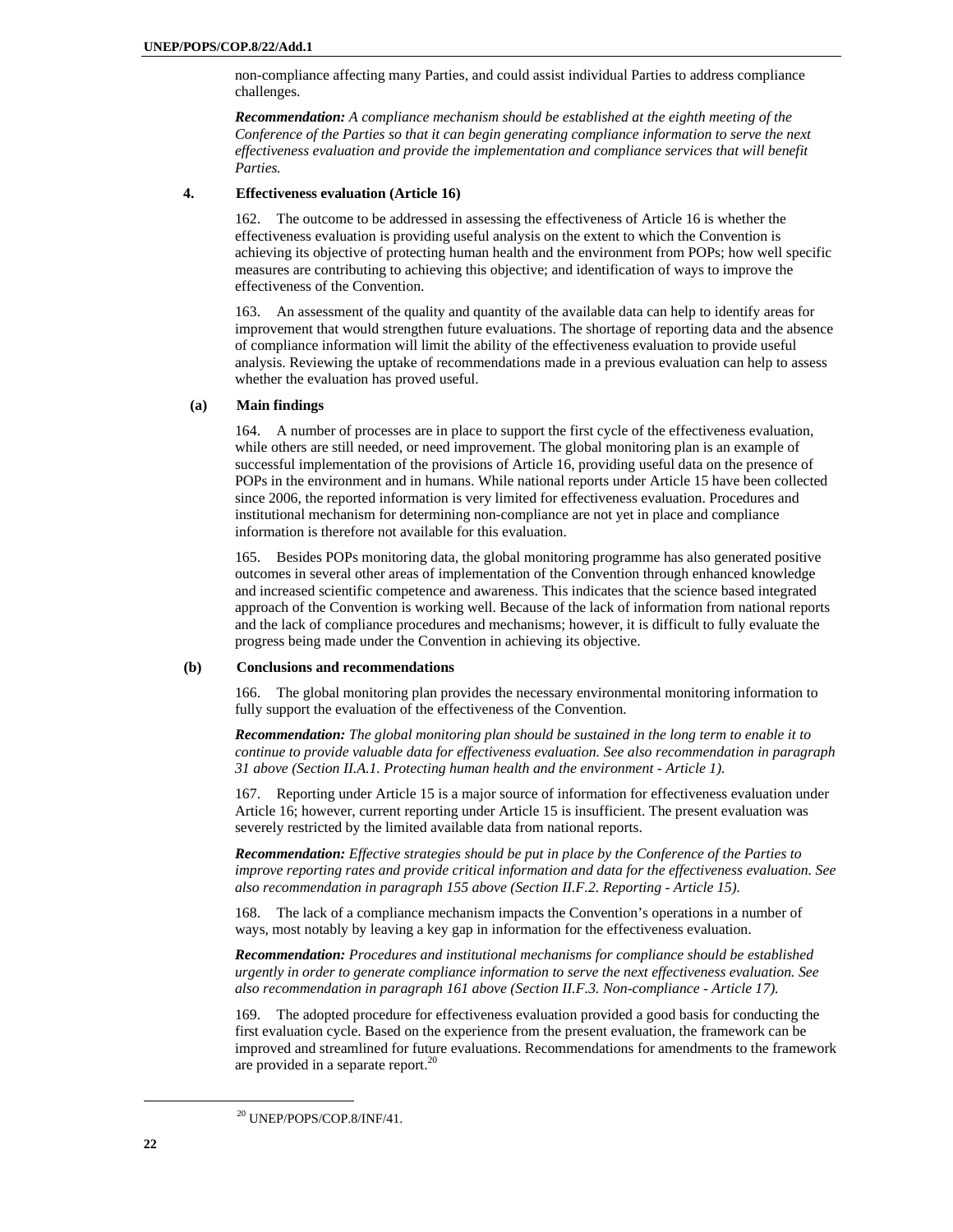*Recommendation: The framework for effectiveness evaluation should be amended in accordance with the recommendations of the effectiveness evaluation committee.<sup>21</sup>*

# **G. General and cross-cutting issues**

170. The evaluation also considers more general or cross-cutting questions of effectiveness, which do not relate to specific Articles, but to the effectiveness of the Convention as a whole, e.g., roles of Parties and non-Parties, overall governance of Convention obligations, issues with POPs in products, and identification and evaluation of alternatives.

# **1. Parties and non-Parties**

# **(a) Main findings**

171. With regards to the obligations described in this report related to paragraph 2 of Article 3 on exports of chemicals listed in Annex A or B, the term "non-Party" includes Parties that have not agreed to be bound by the amendments to the Convention with respect to a particular chemical. For all other purposes throughout the report, the term "non-Party" shall be understood to refer to States and/or regional economic integration organizations that have not agreed to be bound by the Convention overall.

172. As at 30 April 2016, the amendments to Annexes A, B and C to the Convention adopted in 2009, 2011 and 2013 have entered into force for 93%, 92% and 89% of the Parties to the Convention respectively, while those amendments have not yet entered into force for 13, 14 and 19 Parties to the Convention respectively. Those Parties to the Convention which are not yet bound by the amendments are considered 'non-Parties' with regard to the particular chemical. Since non-Parties do not have to report on these chemicals, no information is available. No additional information is available to further assess non-Party states' potential current production, uses, imports, exports and/or emissions of POPs.

173. From the Parties that reported export of POPs for permitted uses, two reported such export to a destination country that was not a Party to the Convention.<sup>22</sup> From the Parties that reported imports, seven reported such import from a country of origin that was not a Party to the Convention.<sup>23</sup> To date, only one certification of non-Party imports had been transmitted to the Secretariat by a Party pursuant to paragraph 2 (b) of Article  $3.^{24}$ 

#### **(b) Conclusions and recommendations**

174. Only one certification of non-Party imports had been transmitted to date to the Secretariat by a Party pursuant to paragraph 2 (b) of Article 3. Parties exporting POPs to non-Parties need to provide more information, including the submission of a certification pursuant to paragraph 2 (b) of Article 3.

*Recommendation: There is a need to encourage non-Parties in their efforts to ratify the Convention and/or the amendments to Annexes A, B and C, in particular those producing newly listed POPs. Parties exporting to non-Parties should be reminded of the obligation to obtain an annual certification from the non-Parties and to transmit such certifications to the secretariat.* 

# **3. Governance**

#### **(a) Main findings**

175. Since its entry into force, the Convention has triggered changes in countries' attitudes and general practices toward environmentally sound management of hazardous chemicals, in particular POPs. Institutional settings built under the Convention have the potential to impact other chemicals in a way that countries are using chemicals, not just POPs, in a better informed environment and with more precaution. Decreasing trends in POPs concentrations measured in countries which adopted measures preceding the adoption of the Convention are proving that those regulatory actions have the desired impact.

176. As a general note, the procedures and requirements set out by the Convention evolve over time through the various decisions adopted by the Conference of the Parties, for instance through decisions

 $21$  Ibid.

<sup>&</sup>lt;sup>22</sup> The non-Party States, which were reported as destination countries with regard to export of persistent organic pollutants for permitted uses, were the United States of America and Malaysia in relation to PFOS, its salts and PFOSF.

<sup>&</sup>lt;sup>23</sup> The non-Party States, which were reported as countries of origin with regard to import of persistent organic pollutants for permitted uses, were the United States of America, Israel and Italy. The chemicals subject to most recent imports were PFOS, its salts and PFOSF and endosulfan.

<sup>24</sup> UNEP/POPS/COP.7/10.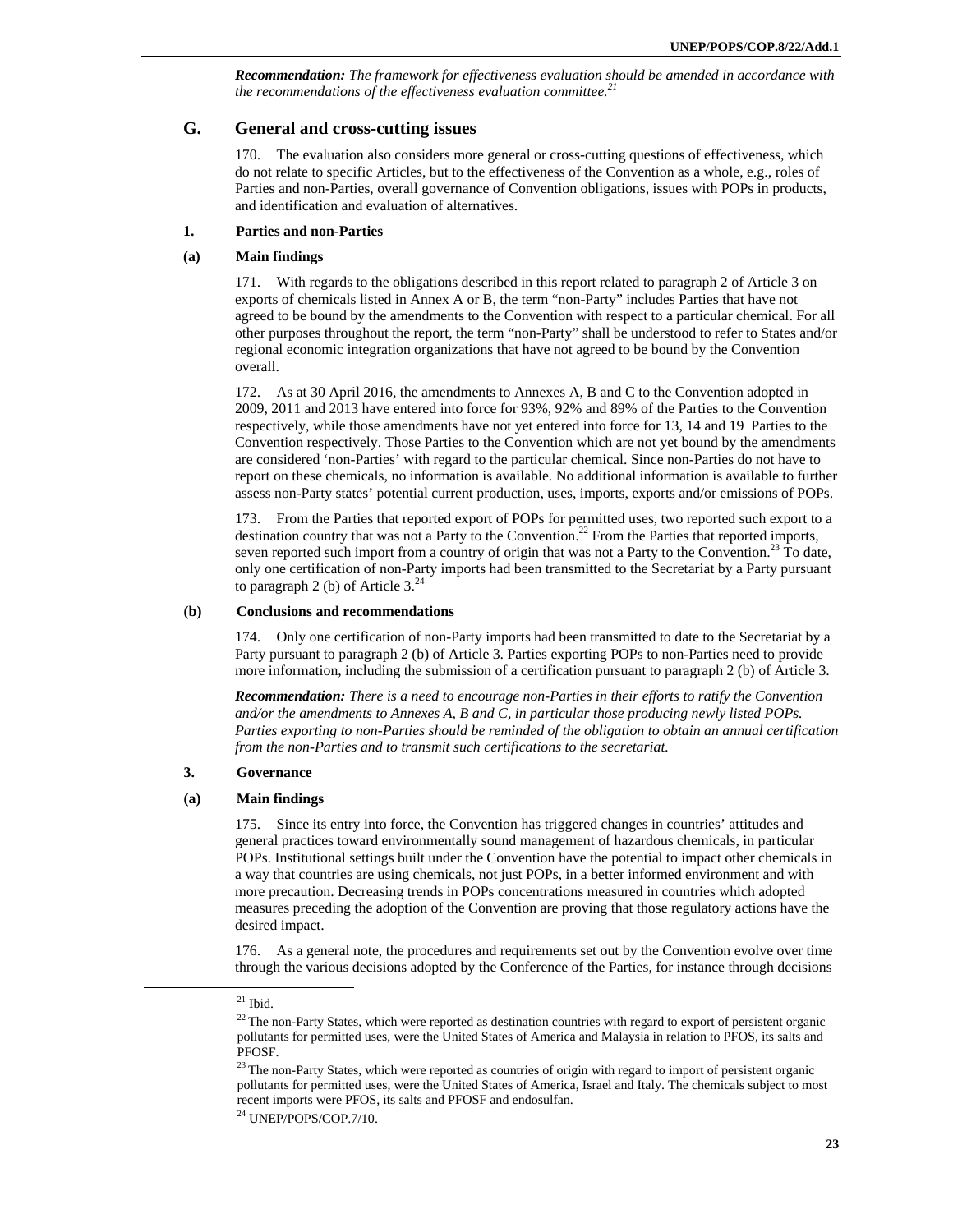adopted to amend the annexes to the Convention to list new chemicals or to update any necessary procedures taking into account the periodic review and evaluation conducted by the Conference of the Parties.

177. The synergies arrangements have been put in place in order to improve governance and implementation of the Basel, Rotterdam and Stockholm conventions. Although this process is not directly linked to the Stockholm Convention obligations, implementation of the synergies process has the potential to influence the effectiveness of the Convention.

178. The synergies process aims to strengthen implementation of the Basel, Rotterdam and Stockholm conventions at the national, regional and global levels, promoting coherent policy guidance, enhancing efficiency in the provision of support to Parties with a view to reducing their administrative burden and maximizing the effective and efficient use of resources at all levels.

179. Expert processes to develop and/or update guidance to support Parties in meeting the obligations under the Convention have been put in place through extensive expert consultations and involvement of Parties and other stakeholders. The Convention has established mechanisms and processes, through the various expert groups, to continue to develop and/or update guidance to address new developments under the Convention, such as listing of new substances in Annexes A, B and/or C, and support Parties in implementing new obligations. All mechanisms and institutions required under the treaty have been put in place to date except for procedures and mechanisms on compliance pursuant to Article 17.

180. This report has identified a number of areas where Parties' implementation of the Convention is significantly lacking and regular follow-up is needed in order to improve the situation which are: ongoing monitoring of elimination of PCB; accuracy of exemption registrations; development and updating of national implementing legislation; update of the NIPs including Article 5 action plans; and review of national reports and reporting rates. The only subsidiary body established pursuant to the Convention, the POPs Review Committee, addresses a range of specific technical issues, although other expert groups and processes are established as needed. Currently there is no body mandated to address implementation issues of a technical and policy nature.

181. The example of the Basel Convention open-ended working group (OEWG), which reviews progress on many issues destined for a Conference of the Parties and provides guidance to a wide range of intersessional activities involving Parties, observers and the Secretariat, could be an option for an approach to increase consensus at the meetings of the Conference of the Parties and improve the implementation of the Convention between the meetings. The OEWG format works by tackling the issues in a reduced intersessional body that is similar to the Conference of the Parties, including consideration of both policy and technical issues towards the further development and implementation of the Convention. In addition to the OEWG, the Implementation and Compliance Committee is entrusted to review general issues of implementation (and compliance) identified by the Conference. This includes monitoring of implementation, identification of implementation difficulties as well as the development of guidance or recommendations to the Conference on how to improve implementation. Other similar models, such as subsidiary bodies on implementation used under the United Nations Framework Convention on Climate Change and the Convention on Biodiversity are also possibilities, whereas intersessional work under the Stockholm Convention is restricted to technical listing issues.

#### **(b) Conclusions and recommendations**

182. Increasing synergies in the implementation of the Basel, Rotterdam and Stockholm conventions has the potential to strengthen effectiveness of the Stockholm Convention.

*Recommendation: The recommendations from the review of the synergies arrangements as approved at the eighth meeting of the Conference of the Parties should be factored in, as relevant, into future effectiveness evaluations.* 

183. Although the information base for this evaluation has been limited, it does appear that the Convention provides an appropriate and adequate framework for addressing the production, use, releases, import, export, and disposal of POPs. However, inadequate implementation is the key issue that has been identified in this evaluation and no subsidiary body exists to monitor or improve implementation.

*Recommendation: Implementation of the Convention needs to be closely monitored and improved during the intersessional period between meetings of the Conference of the Parties.*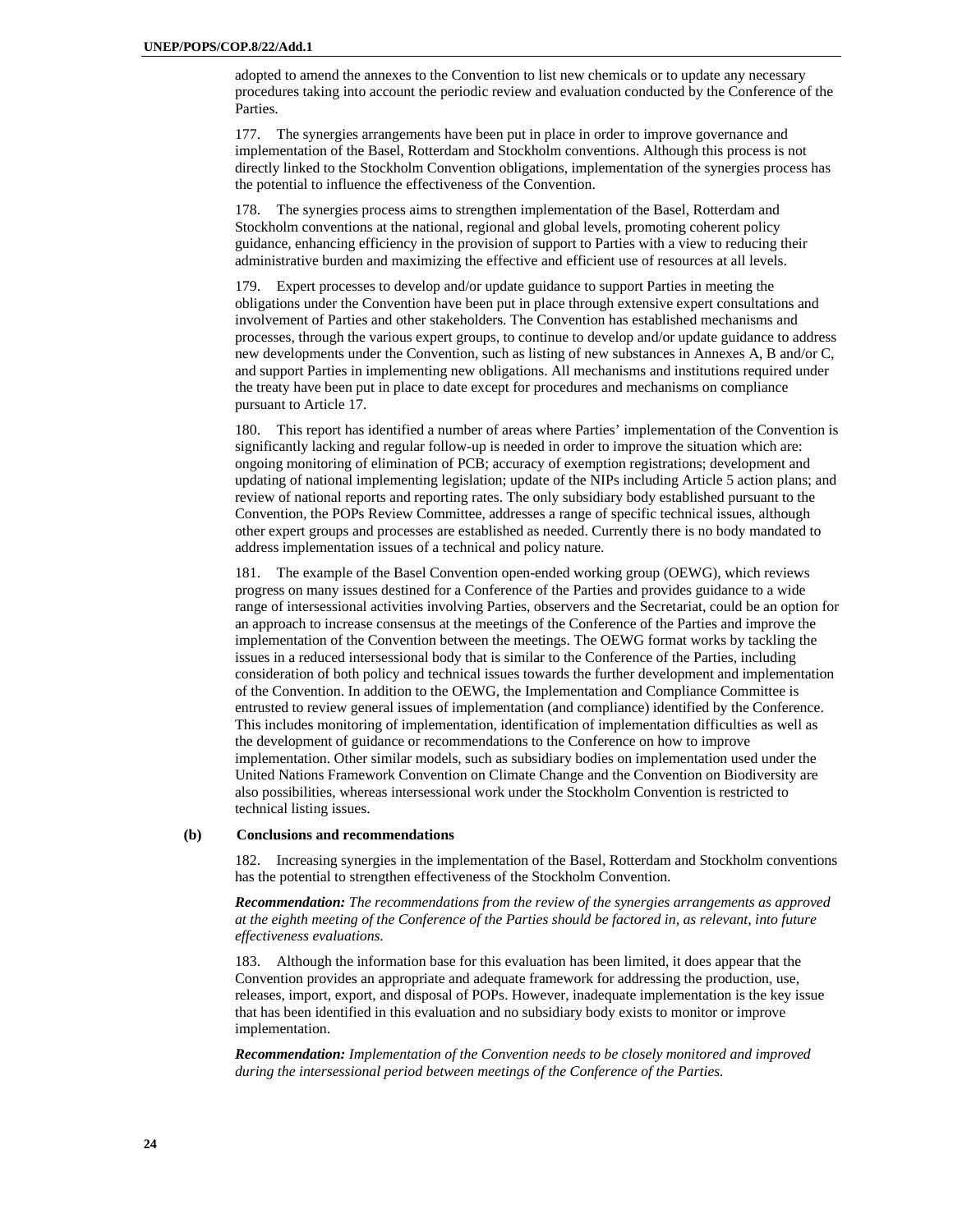# **4. POPs in products**

# **(a) Main findings**

184. A major cross-cutting issue is that of POPs in products, which adds uncertainty as to the movement of chemicals across borders. There is a need to know more about products, their movements and associated releases. PFOS and HBCD have been listed in Annex A to the Stockholm Convention, including reference to labelling as an obligation that assists with the issue of identifying chemicals in products. Also related, draft guidance on labelling and guidance on monitoring and screening the newly listed POPs in products has been developed under the Stockholm Convention. While the guidance on monitoring and screening of the newly listed POPs in products and draft guidance on labelling has been developed under the Convention, this is an issue that merits more focused attention. Useful collaboration on chemicals in products with other relevant international activities, such as the Strategic Approach to International Chemicals Management, is also ongoing.

#### **(b) Conclusions and recommendations**

185. For some chemicals, labelling has been included as an obligation to assist with the issue of products, and draft guidance has been developed on labelling and on monitoring and screening of POPs in products. However, uncertainty as to the movement of POPs contained in products that cross borders remains high. Useful collaboration on chemicals in products with other relevant international activities is ongoing.

*Recommendation: There is a need for more information about POPs contained in products, their movements and associated releases, ideally during the information-gathering stages of the review process of the POPs Review Committee. The POPs Review Committee would then be better able to consider labelling when making recommendations for control measures. The draft guidance on labelling for the newly listed POPs should be completed. Collaboration on chemicals in products with other relevant international activities should be maintained as appropriate.* 

# **5. Alternatives**

#### **(a) Main findings**

186. The work on safe alternatives to listed POPs is important particularly in view of the need for improving the quality of risk assessment of alternatives. Challenges have been identified with the alternatives in use as flame retardants. Concentrations of old flame retardants such as organophosphates used as alternatives to BDEs or HBCD are increasing in the environment. They are not technical mixtures like BDEs, which could be monitored as a group, but rather individual chemicals that need to be dealt with individually, adding burden to the associated risk assessment costs.

187. The Convention is intended to address alternatives initially through the socio-economic considerations pursuant to Annex F regarding a chemical nominated for listing. After listing, further work on alternatives may be conducted such as with the example of the work programme on BDEs and PFOS. By listing substances and identifying alternatives for assessment and screening against Annex D, many industries would consider getting out of the production of chemicals that later would be proposed for listing, in particular noting the high costs for research and development. Nevertheless, the issue of using chemicals already available on the market as alternatives to BDEs and HBCD remains important, as they can be produced at a fraction of the cost.

188. A stronger call for work on alternatives could be made, such as through Article 11, to stimulate further research and information sharing through relevant channels such as the clearing-house mechanism or through the regional and global organization groups under the global monitoring plan. Ultimately, the success of the Convention in the future could be seen through the provisions of paragraph 3 of Article 3, as there would be no longer the need for listing new substances as they would be no longer produced. The consideration of alternatives should also take into account the current status of substances listed under other conventions and international agreements which consider POPs, green-house gases, ozone depleting substances, endocrine disrupting substances, etc.

#### **(b) Conclusions and recommendations**

189. The Convention addresses alternatives through the considerations pursuant to Annex F. Additional work on safe chemical and non-chemical alternatives for specific chemicals which are listed in the Convention or being considered for listing may be conducted such as with the example of the work programme on BDEs and PFOS. By listing substances and identifying alternatives for assessment and screening against Annex D, many industries would consider getting out of the